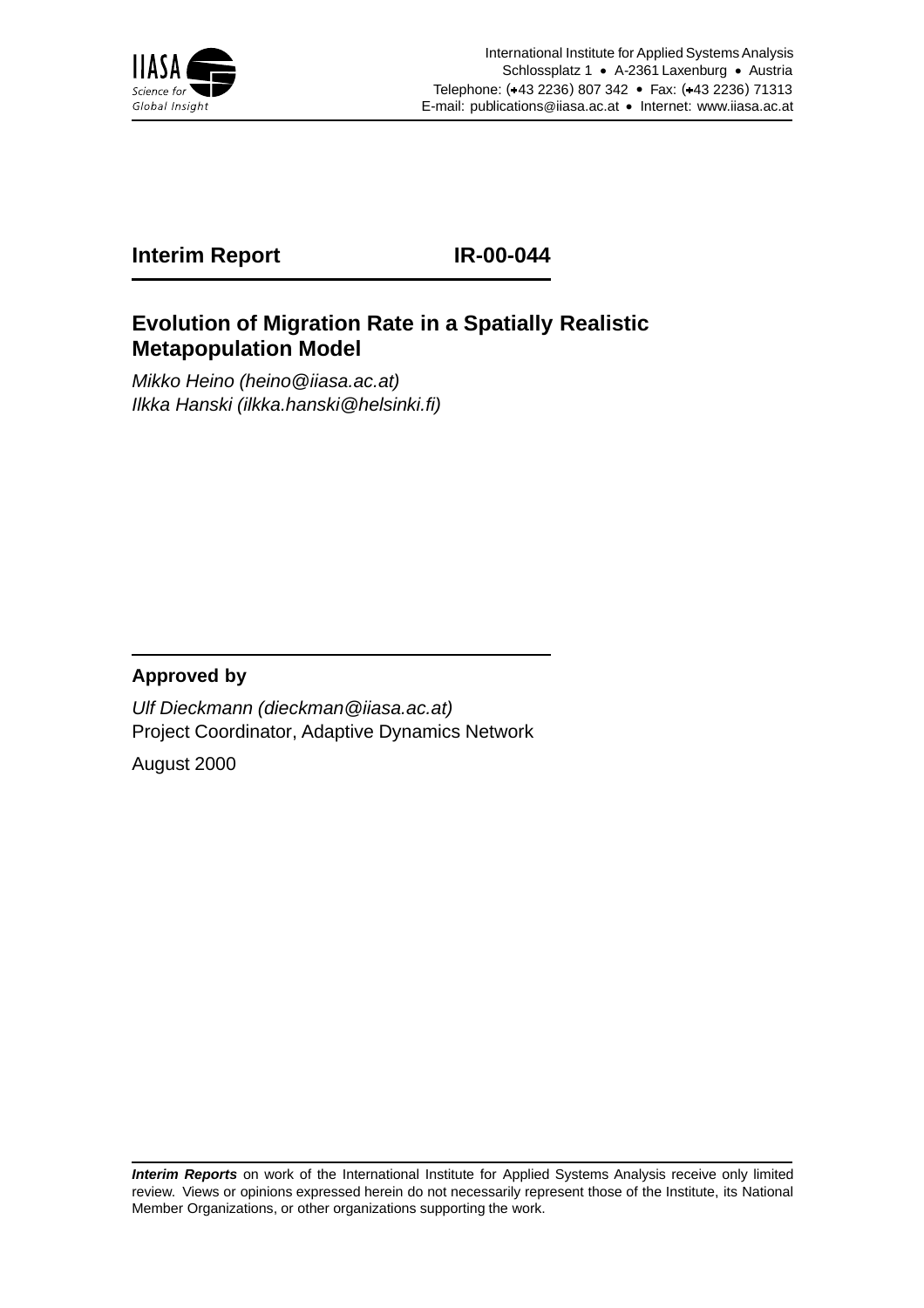# **IIASA STUDIES IN ADAPTIVE DYNAMICS NO. 47**



The Adaptive Dynamics Network at IIASA fosters the development of new mathematical and conceptual techniques for understanding the evolution of complex adaptive systems.

Focusing on these long-term implications of adaptive processes in systems of limited growth, the Adaptive Dynamics Network brings together scientists and institutions from around the world with IIASA acting as the central node.

Scientific progress within the network is reported in the IIASA Studies in Adaptive Dynamics series.

# **THE ADAPTIVE DYNAMICS NETWORK**

The pivotal role of evolutionary theory in life sciences derives from its capability to provide causal explanations for phenomena that are highly improbable in the physicochemical sense. Yet, until recently, many facts in biology could not be accounted for in the light of evolution. Just as physicists for a long time ignored the presence of chaos, these phenomena were basically not perceived by biologists.

Two examples illustrate this assertion. Although Darwin's publication of "The Origin of Species" sparked off the whole evolutionary revolution, oddly enough, the population genetic framework underlying the modern synthesis holds no clues to speciation events. A second illustration is the more recently appreciated issue of jump increases in biological complexity that result from the aggregation of individuals into mutualistic wholes.

These and many more problems possess a common source: the interactions of individuals are bound to change the environments these individuals live in. By closing the feedback loop in the evolutionary explanation, a new mathematical theory of the evolution of complex adaptive systems arises. It is this general theoretical option that lies at the core of the emerging field of adaptive dynamics. In consequence a major promise of adaptive dynamics studies is to elucidate the long-term effects of the interactions between ecological and evolutionary processes.

A commitment to interfacing the theory with empirical applications is necessary both for validation and for management problems. For example, empirical evidence indicates that to control pests and diseases or to achieve sustainable harvesting of renewable resources evolutionary deliberation is already crucial on the time scale of two decades.

The Adaptive Dynamics Network has as its primary objective the development of mathematical tools for the analysis of adaptive systems inside and outside the biological realm.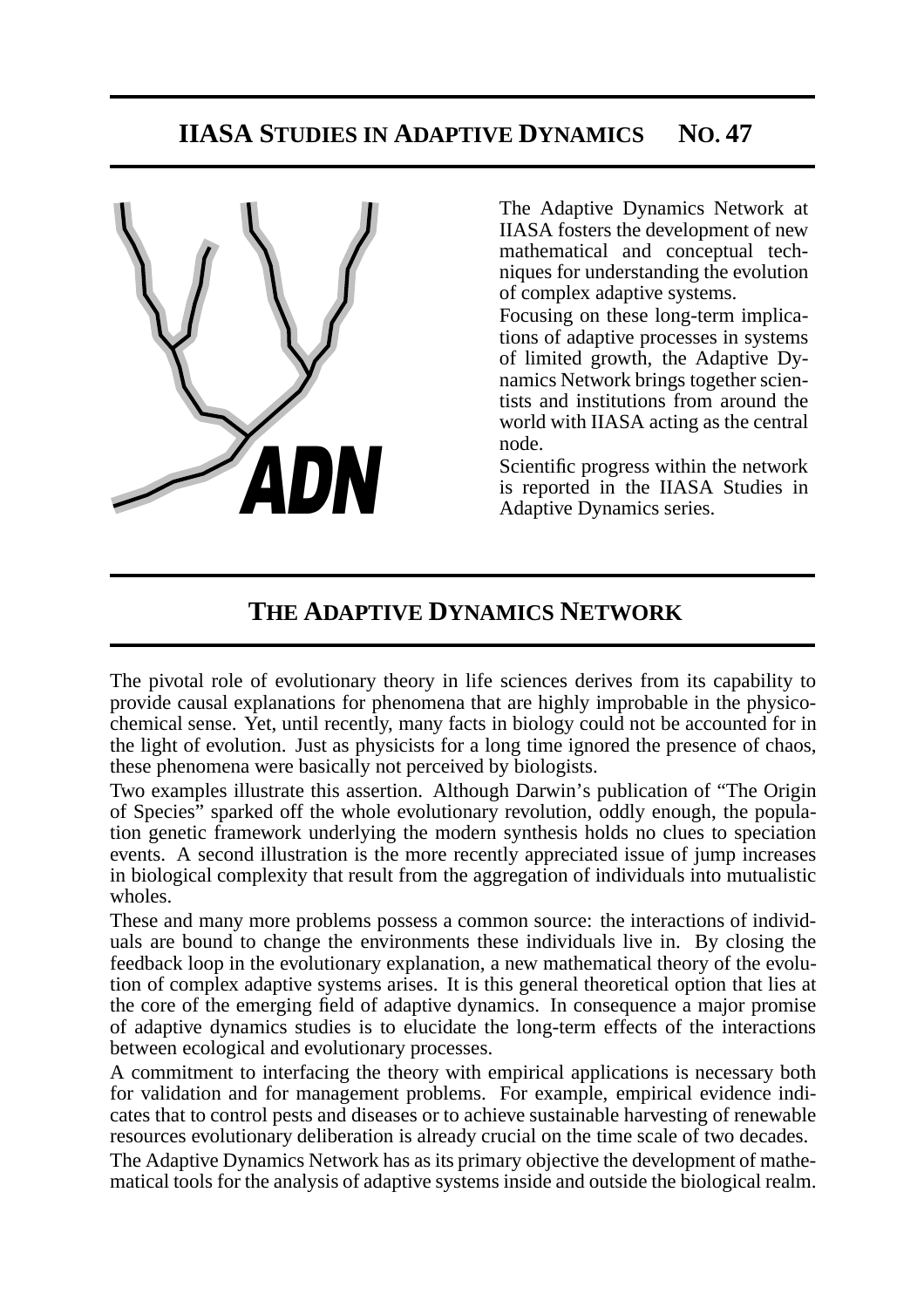# **IIASA STUDIES IN ADAPTIVE DYNAMICS**

No. 1 Metz JAJ, Geritz SAH, Meszéna G, Jacobs FJA, van Heerwaarden JS: *Adaptive Dynamics: A Geometrical Study of the Consequences of Nearly Faithful Reproduction.* IIASA Working Paper WP-95-099. In: van Strien SJ, Verduyn Lunel SM (eds.): Stochastic and Spatial Structures of Dynamical Systems, Proceedings of the Royal Dutch Academy of Science (KNAW Verhandelingen), North Holland, Amsterdam, pp. 183–231 (1996). No. 2 Dieckmann U, Law R: *The Dynamical Theory of Coevolution: A Derivation from Stochastic Ecological Processes.* IIASA Working Paper WP-96-001. Journal of Mathematical Biology (1996) 34, 579–612. No. 3 Dieckmann U, Marrow P, Law R: *Evolutionary Cycling of Predator-Prey Interactions: Population Dynamics and the Red Queen.* Journal of Theoretical Biology (1995) 176, 91–102. No. 4 Marrow P, Dieckmann U, Law R: *Evolutionary Dynamics of Predator-Prey Systems: An Ecological Perspective.* IIASA Working Paper WP-96-002. Journal of Mathematical Biology (1996) 34, 556–578. No. 5 Law R, Marrow P, Dieckmann U: *On Evolution under Asymmetric Competition.* IIASA Working Paper WP-96-003. Evolutionary Ecology (1997) 11, 485–501. No. 6 Metz JAJ, Mylius SD, Diekmann O: *When Does Evolution Optimise? On the Relation between Types of Density Dependence and Evolutionarily Stable Life History Parameters.* IIASA Working Paper WP-96-004. No. 7 Ferrière R, Gatto M: *Lyapunov Exponents and the Mathematics of Invasion in Oscillatory or Chaotic Populations.* Theoretical Population Biology (1995) 48, 126–171. No. 8 Ferrière R, Fox GA: *Chaos and Evolution.* Trends in Ecology and Evolution (1995) 10, 480–485. No. 9 Ferrière R, Michod RE: *The Evolution of Cooperation in Spatially Heterogeneous Populations.* IIASA Working Paper WP-96-029. American Naturalist (1996) 147, 692–717.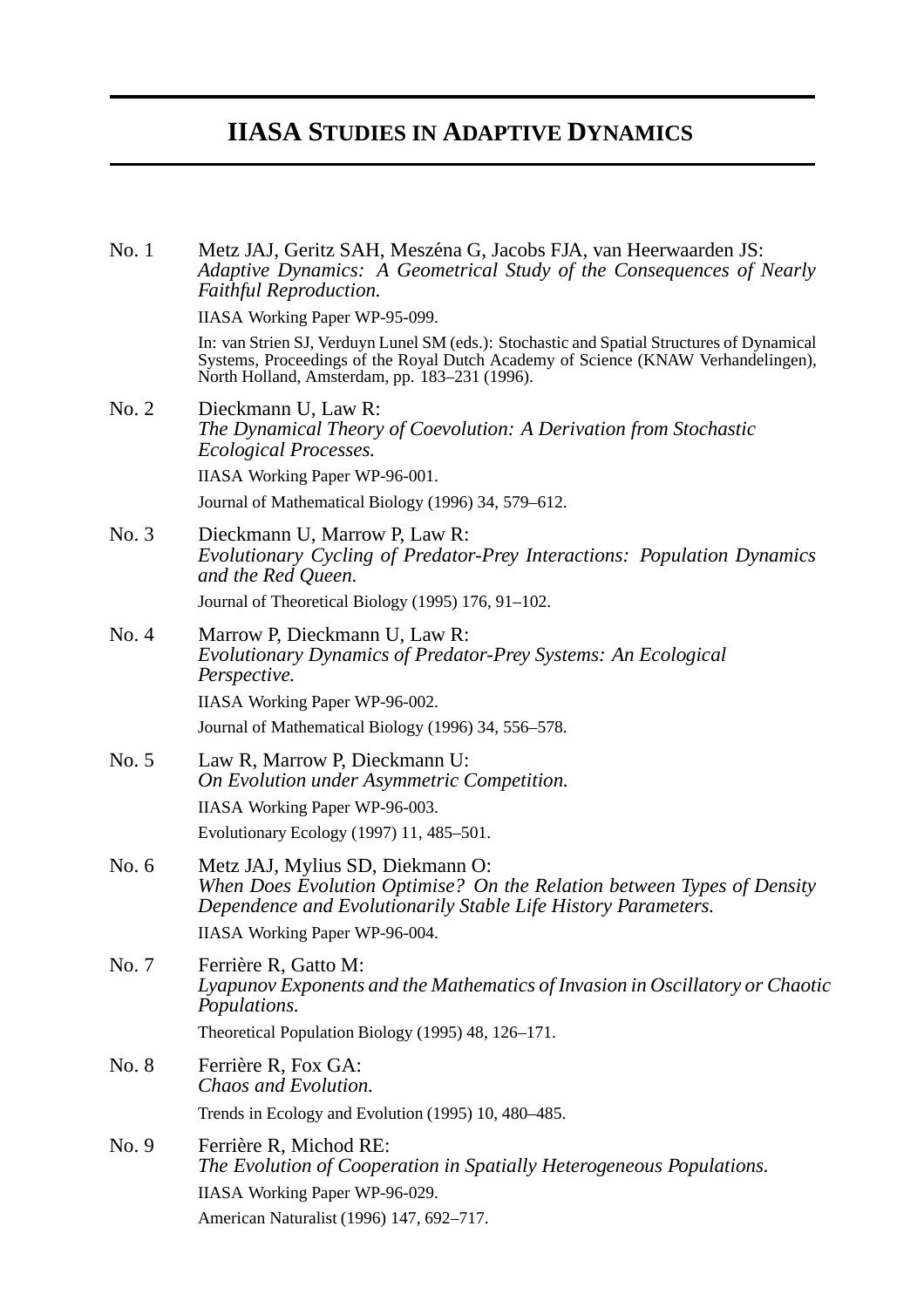- No. 10 Van Dooren TJM, Metz JAJ: *Delayed Maturation in Temporally Structured Populations with Non-Equilibrium Dynamics.* IIASA Working Paper WP-96-070. Journal of Evolutionary Biology (1998) 11, 41–62. No. 11 Geritz SAH, Metz JAJ, Kisdi É, Meszéna G:
- *The Dynamics of Adaptation and Evolutionary Branching.* IIASA Working Paper WP-96-077. Physical Review Letters (1997) 78, 2024–2027.
- No. 12 Geritz SAH, Kisdi É, Meszéna G, Metz JAJ: *Evolutionarily Singular Strategies and the Adaptive Growth and Branching of the Evolutionary Tree.* IIASA Working Paper WP-96-114. Evolutionary Ecology (1998) 12, 35–57.

## No. 13 Heino M, Metz JAJ, Kaitala V: *Evolution of Mixed Maturation Strategies in Semelparous Life-Histories: the Crucial Role of Dimensionality of Feedback Environment.*

IIASA Working Paper WP-96-126.

Philosophical Transactions of the Royal Society of London Series B (1997) 352, 1647– 1655.

- No. 14 Dieckmann U: *Can Adaptive Dynamics Invade?* IIASA Working Paper WP-96-152. Trends in Ecology and Evolution (1997) 12, 128–131.
- No. 15 Meszéna G, Czibula I, Geritz SAH: *Adaptive Dynamics in a Two-Patch Environment: a Simple Model for Allopatric and Parapatric Speciation.* IIASA Interim Report IR-97-001. Journal of Biological Systems (1997) 5, 265–284.
- No. 16 Heino M, Metz JAJ, Kaitala V: *The Enigma of Frequency-Dependent Selection.* IIASA Interim Report IR-97-061. Trends in Ecology and Evolution (1998) 13, 367–370.
- No. 17 Heino M: *Management of Evolving Fish Stocks.* IIASA Interim Report IR-97-062. Canadian Journal of Fisheries and Aquatic Sciences (1998) 55, 1971–1982. No. 18 Heino M:
	- *Evolution of Mixed Reproductive Strategies in Simple Life-History Models.* IIASA Interim Report IR-97-063.
- No. 19 Geritz SAH, van der Meijden E, Metz JAJ: *Evolutionary Dynamics of Seed Size and Seedling Competitive Ability.* IIASA Interim Report IR-97-071. Theoretical Population Biology (1999) 55, 324-343.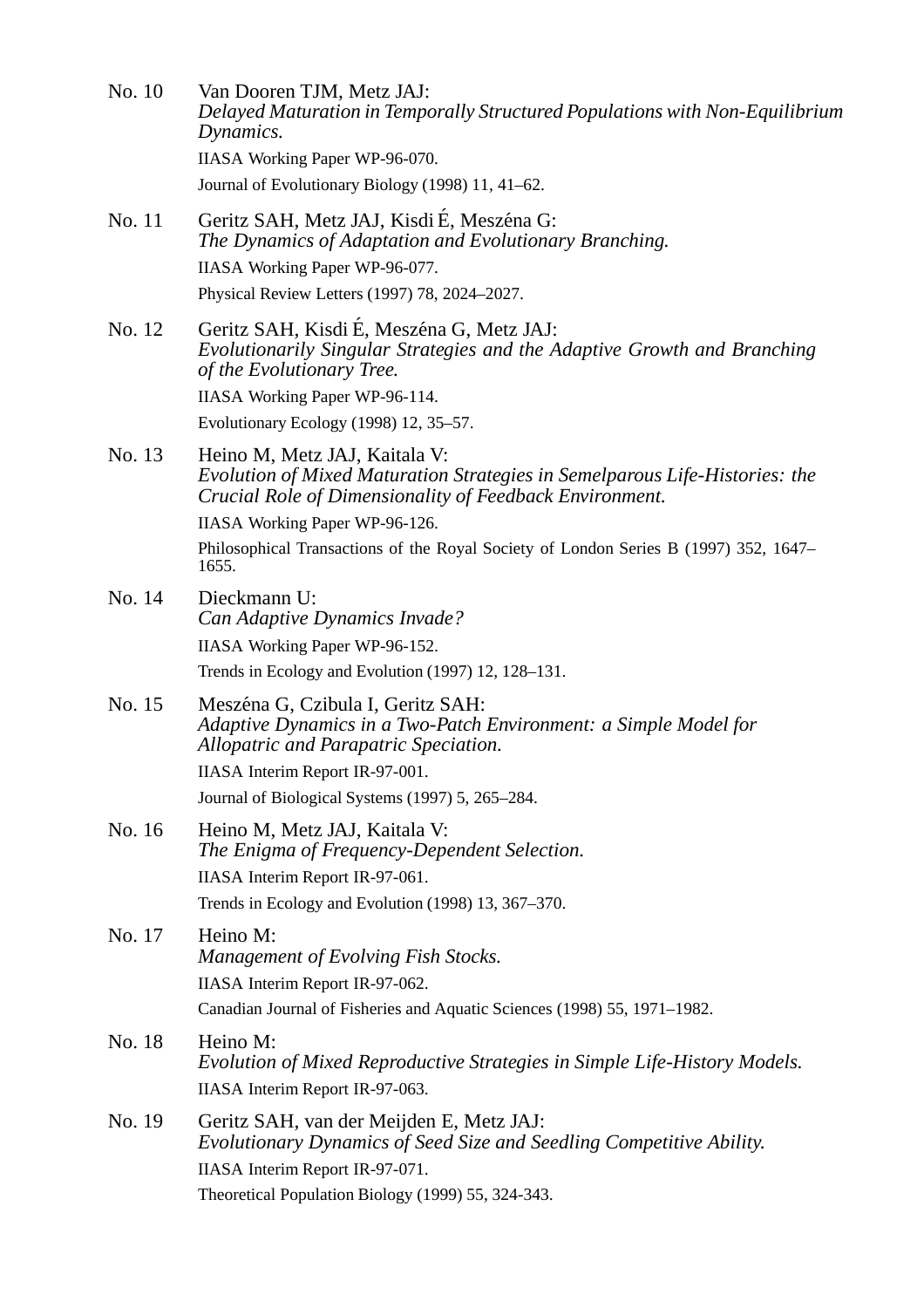|        | Galis F, Metz JAJ:<br>Why are there so many Cichlid Species? On the Interplay of Speciation and<br><b>Adaptive Radiation.</b>                                                                                |
|--------|--------------------------------------------------------------------------------------------------------------------------------------------------------------------------------------------------------------|
|        | IIASA Interim Report IR-97-072.<br>Trends in Ecology and Evolution (1998) 13, 1–2.                                                                                                                           |
| No. 21 | Boerlijst MC, Nowak MA, Sigmund K:<br>Equal Pay for all Prisoners. / The Logic of Contrition.                                                                                                                |
|        | IIASA Interim Report IR-97-073.                                                                                                                                                                              |
|        | AMS Monthly (1997) 104, 303-307.                                                                                                                                                                             |
|        | Journal of Theoretical Biology (1997) 185, 281–294.                                                                                                                                                          |
| No. 22 | Law R, Dieckmann U:<br>Symbiosis without Mutualism and the Merger of Lineages in Evolution.<br>IIASA Interim Report IR-97-074.<br>Proceedings of the Royal Society of London Series B (1998) 265, 1245–1253. |
| No. 23 | Klinkhamer PGL, de Jong TJ, Metz JAJ:<br>Sex and Size in Cosexual Plants.                                                                                                                                    |
|        | IIASA Interim Report IR-97-078.<br>Trends in Ecology and Evolution (1997) 12, 260-265.                                                                                                                       |
| No. 24 | Fontana W, Schuster P:<br>Shaping Space: The Possible and the Attainable in RNA Genotype-Phenotype<br>Mapping.                                                                                               |
|        | IIASA Interim Report IR-98-004.                                                                                                                                                                              |
|        | Journal of Theoretical Biology (1998) 194, 491-515.                                                                                                                                                          |
| No. 25 | Kisdi É, Geritz SAH:<br>Adaptive Dynamics in Allele Space: Evolution of Genetic Polymorphism by<br><b>Small Mutations in a Heterogeneous Environment.</b>                                                    |
|        | IIASA Interim Report IR-98-038.                                                                                                                                                                              |
|        | Evolution (1999) 53, 993-1008.                                                                                                                                                                               |
|        |                                                                                                                                                                                                              |
| No. 26 | Fontana W, Schuster P:<br>Continuity in Evolution: On the Nature of Transitions.                                                                                                                             |
|        | IIASA Interim Report IR-98-039.                                                                                                                                                                              |
|        | Science (1998) 280, 1451-1455.                                                                                                                                                                               |
| No. 27 | Nowak MA, Sigmund K:<br>Evolution of Indirect Reciprocity by Image Scoring. / The Dynamics of<br><i>Indirect Reciprocity.</i>                                                                                |
|        | IIASA Interim Report IR-98-040.                                                                                                                                                                              |
|        | Nature (1998) 393, 573–577.                                                                                                                                                                                  |
|        | Journal of Theoretical Biology (1998) 194, 561-574.                                                                                                                                                          |
| No. 28 | Kisdi É:<br>Evolutionary Branching Under Asymmetric Competition.                                                                                                                                             |
|        | IIASA Interim Report IR-98-045.                                                                                                                                                                              |
|        | Journal of Theoretical Biology (1999) 197, 149-162.                                                                                                                                                          |
| No. 29 | Berger U:<br><b>Best Response Adaptation for Role Games.</b>                                                                                                                                                 |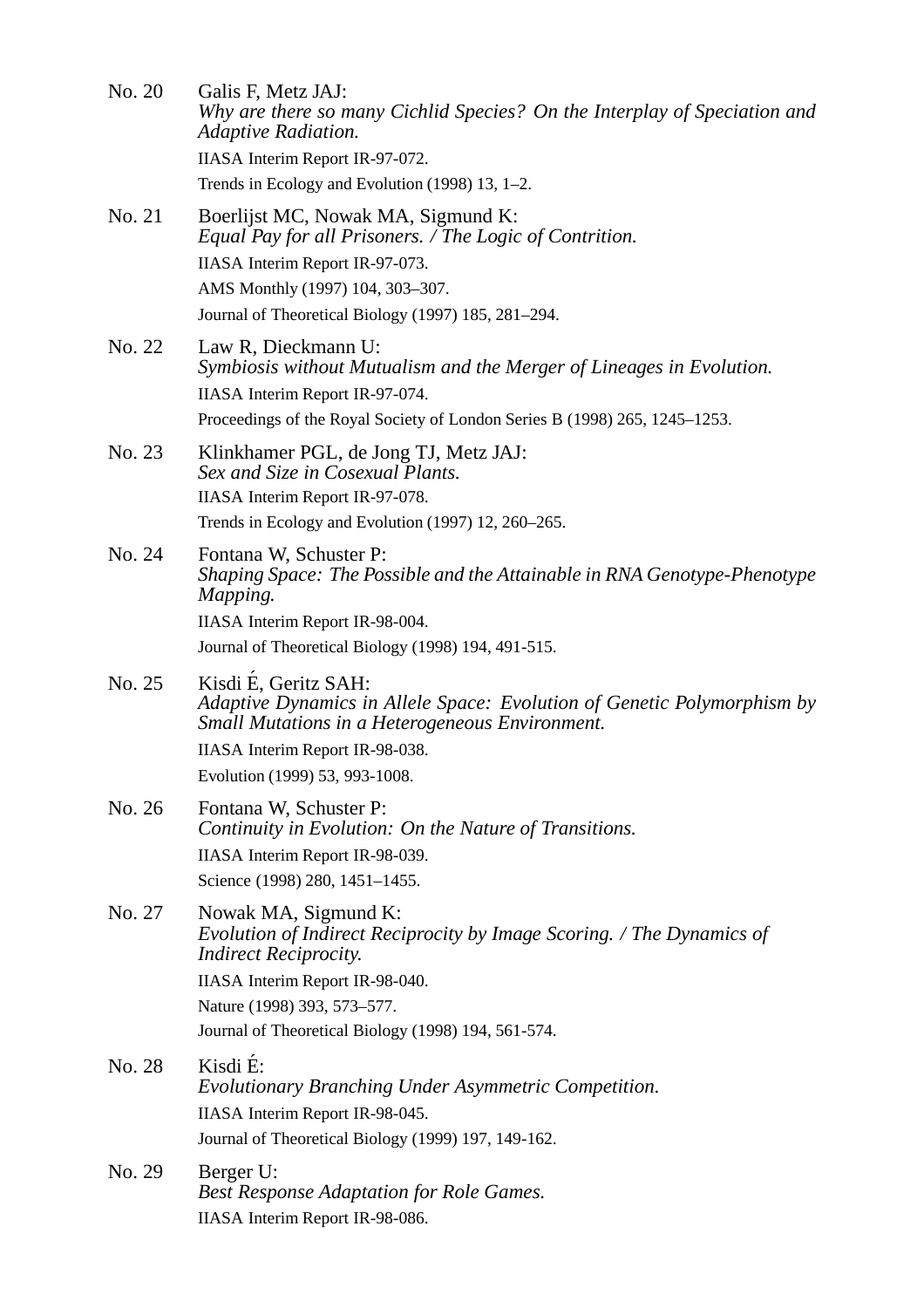| No. 30 | Van Dooren TJM:<br>The Evolutionary Ecology of Dominance-Recessivity                                                                                                                            |
|--------|-------------------------------------------------------------------------------------------------------------------------------------------------------------------------------------------------|
|        | IIASA Interim Report IR-98-096.                                                                                                                                                                 |
|        | Journal of Theoretical Biology (1999) 198, 519-532.                                                                                                                                             |
| No. 31 | Dieckmann U, O'Hara B, Weisser W:<br>The Evolutionary Ecology of Dispersal.                                                                                                                     |
|        | IIASA Interim Report IR-98-108.                                                                                                                                                                 |
|        | Trends in Ecology and Evolution (1999) 14, 88–90.                                                                                                                                               |
| No. 32 | Sigmund $K$ :<br>Complex Adaptive Systems and the Evolution of Reciprocation.                                                                                                                   |
|        | IIASA Interim Report IR-98-100.                                                                                                                                                                 |
|        | Ecosystems (1998) 1, 444-448.                                                                                                                                                                   |
| No. 33 | Posch M, Pichler A, Sigmund K:<br>The Efficiency of Adapting Aspiration Levels.                                                                                                                 |
|        | IIASA Interim Report IR-98-103.                                                                                                                                                                 |
|        | Proceedings of the Royal Society of London Series B (1999) 266, 1427-1435.                                                                                                                      |
| No. 34 | Mathias A, Kisdi É:<br>Evolutionary Branching and Coexistence of Germination Strategies.                                                                                                        |
|        | IIASA Interim Report IR-99-014.                                                                                                                                                                 |
| No. 35 | Dieckmann U, Doebeli M:<br>On the Origin of Species by Sympatric Speciation.                                                                                                                    |
|        | IIASA Interim Report IR-99-013.<br>Nature (1999) 400, 354–357.                                                                                                                                  |
| No. 36 | Metz JAJ, Gyllenberg M:<br>How Should We Define Fitness in Structured Metapopulation Models? In-<br>cluding an Application to the Calculation of Evolutionarily Stable Dispersal<br>Strategies. |
|        | IIASA Interim Report IR-99-019.                                                                                                                                                                 |
|        | Research Report A39 (1999), University of Turku, Institute of Applied Mathematics, Turku,<br>Finland.                                                                                           |
| No. 37 | Gyllenberg M, Metz JAJ:<br>On Fitness in Structured Metapopulations.                                                                                                                            |
|        | IIASA Interim Report IR-99-037.                                                                                                                                                                 |
|        | Research Report A38 (1999), University of Turku, Institute of Applied Mathematics, Turku,<br>Finland.                                                                                           |
| No. 38 | Meszéna G, Metz JAJ:<br>Species Diversity and Population Regulation: The Importance of Environ-<br>mental Feedback Dimensionality.                                                              |
|        | IIASA Interim Report IR-99-045.                                                                                                                                                                 |
| No. 39 | Kisdi É, Geritz SAH:<br>Evolutionary Branching and Sympatric Speciation in Diploid Populations.<br>IIASA Interim Report IR-99-048.                                                              |
| No. 40 | Ylikarjula J, Heino M, Dieckmann U:                                                                                                                                                             |
|        | Ecology and Adaptation of Stunted Growth in Fish.<br>IIASA Interim Report IR-99-050.                                                                                                            |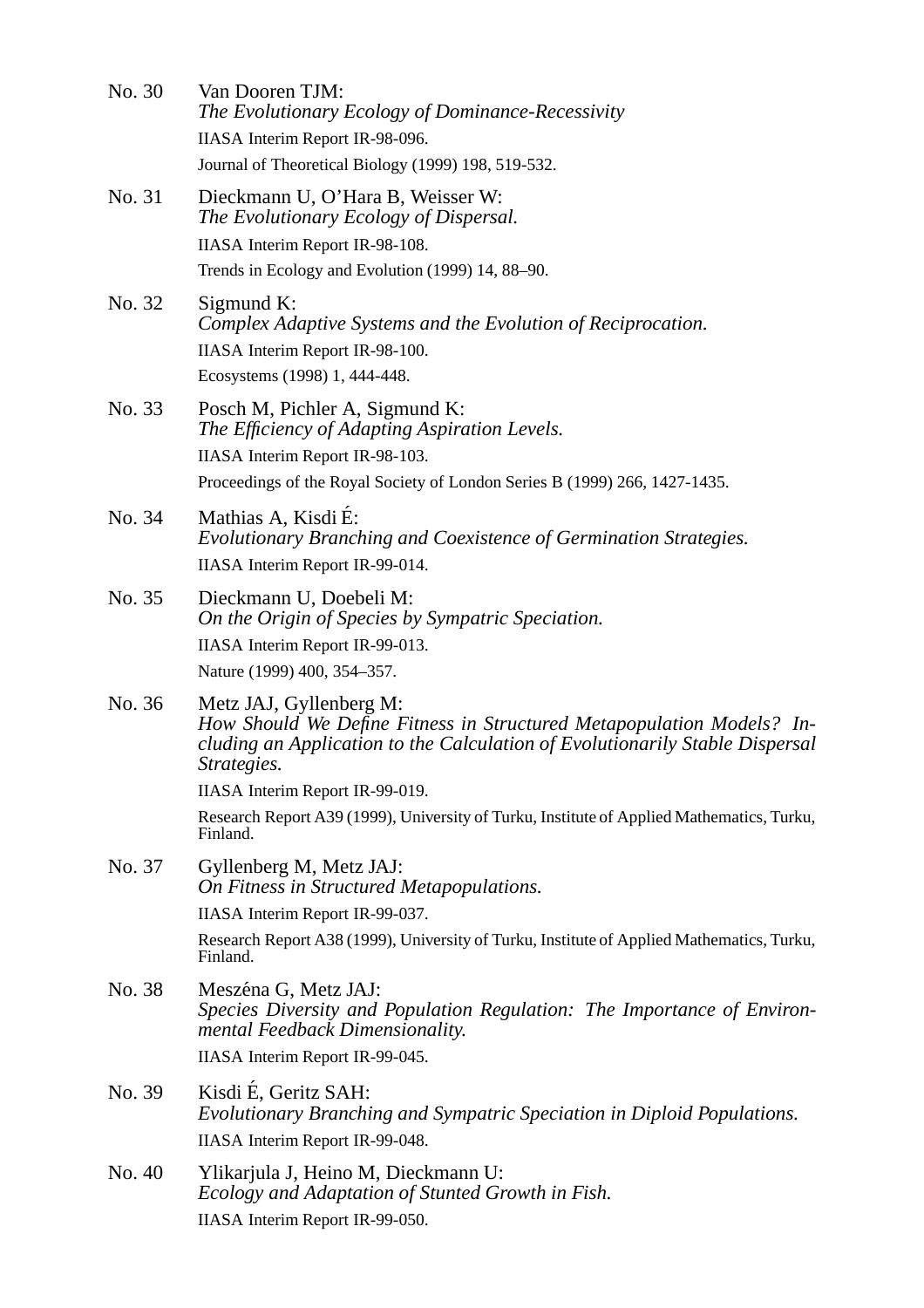No. 41 Nowak MA, Sigmund K: *Games on Grids.* IIASA Interim Report IR-99-038.

> In: Dieckmann U, Law R, Metz JAJ (eds.): The Geometry of Ecological Interactions: Simplifying Spatial Complexity, Cambridge University Press, Cambridge, UK, pp. 135–  $150(2000)$ .

No. 42 Ferrière R, Michod RE: *Wave Patterns in Spatial Games and the Evolution of Cooperation.* IIASA Interim Report IR-99-041.

> In: Dieckmann U, Law R, Metz JAJ (eds.): The Geometry of Ecological Interactions: Simplifying Spatial Complexity, Cambridge University Press, Cambridge, UK, pp. 318–  $332(2000)$ .

- No. 43 Kisdi E, Jacobs FJA, Geritz SAH: ´ *Red Queen Evolution by Cycles of Evolutionary Branching and Extinction.* IIASA Interim Report IR-00-030.
- No. 44 Meszéna G, Kisdi É, Dieckmann U, Geritz SAH, Metz JAJ: *Evolutionary Optimisation Models and Matrix Games in the Unified Perspective of Adaptive Dynamics.* IIASA Interim Report IR-00-039.
- No. 45 Parvinen K, Dieckmann U, Gyllenberg M, Metz JAJ: *Evolution of Dispersal in Metapopulations with Local Density Dependence and Demographic Stochasticity.*

IIASA Interim Report IR-00-035.

- No. 46 Doebeli, M, Dieckmann U: *Evolutionary Branching and Sympatric Speciation Caused by Different Types of Ecological Interactions.* IIASA Interim Report IR-00-040.
- No. 47 Heino M, Hanski I: *Evolution of Migration Rate in a Spatially Realistic Metapopulation Model.* IIASA Interim Report IR-00-044.

Issues of the IIASA Studies in Adaptive Dynamics series can be obtained free of charge. Please contact:

Adaptive Dynamics Network International Institute for Applied Systems Analysis Schlossplatz 1 A–2361 Laxenburg Austria

Telephone +43 2236 807, Telefax +43 2236 71313, E-Mail adn@iiasa.ac.at, Internet http://www.iiasa.ac.at/Research/ADN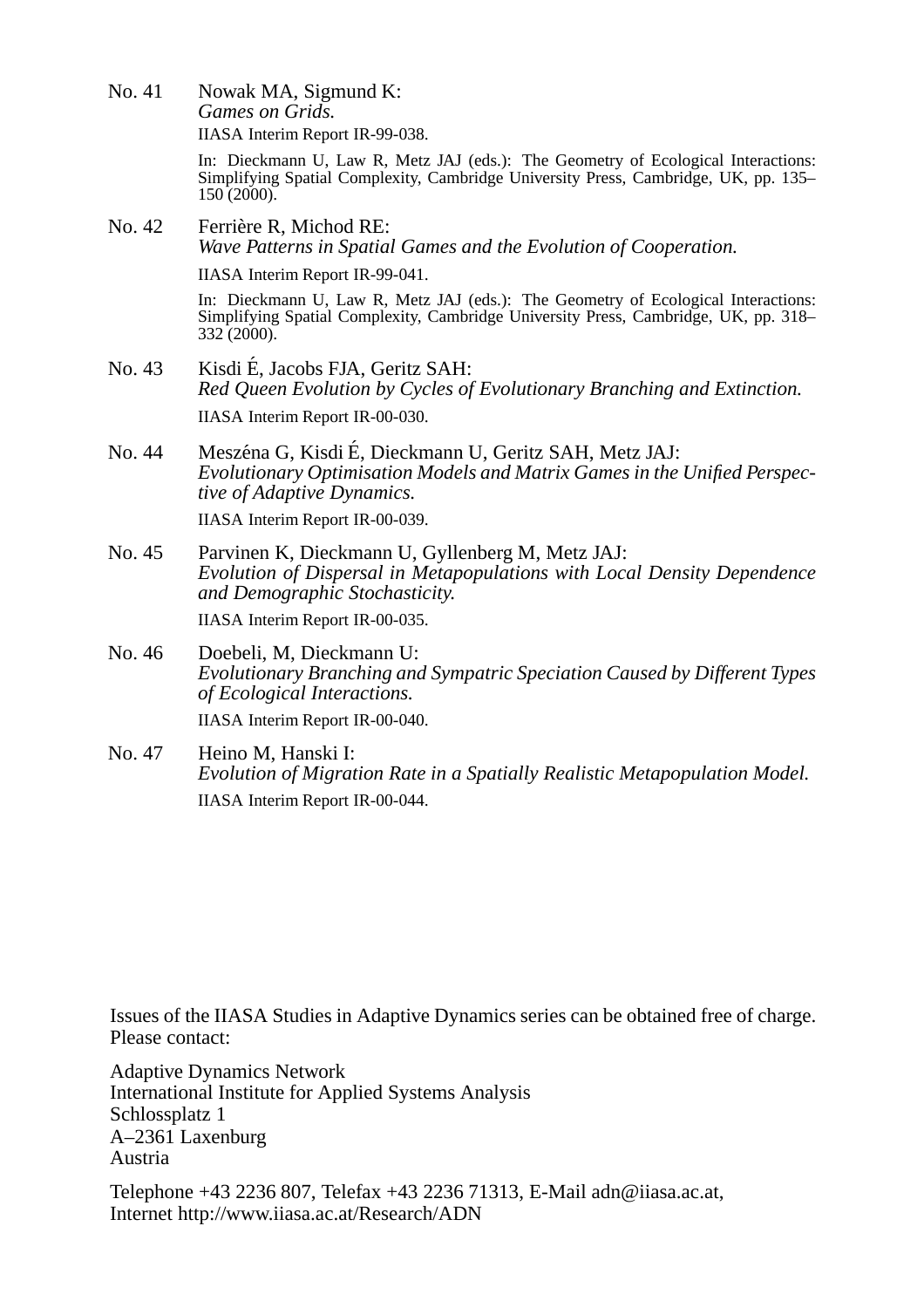# Contents

| Introduction                                                                                  |          |
|-----------------------------------------------------------------------------------------------|----------|
| Individual-based model                                                                        | $\bf{2}$ |
|                                                                                               | 3        |
|                                                                                               | 3        |
|                                                                                               | $-5$     |
|                                                                                               | $-5$     |
|                                                                                               | 6        |
| Results                                                                                       | 7        |
| Migration propensity and dynamics in simple landscapes $\dots \dots \dots \dots$              |          |
| Evolution of migration in simple landscapes $\dots \dots \dots \dots \dots \dots \dots \dots$ | 8        |
|                                                                                               | 11       |
| Dynamics and evolution of checkerspot butterflies in real habitat networks 14                 |          |
| <b>Discussion</b>                                                                             | 18       |
| References                                                                                    | 23       |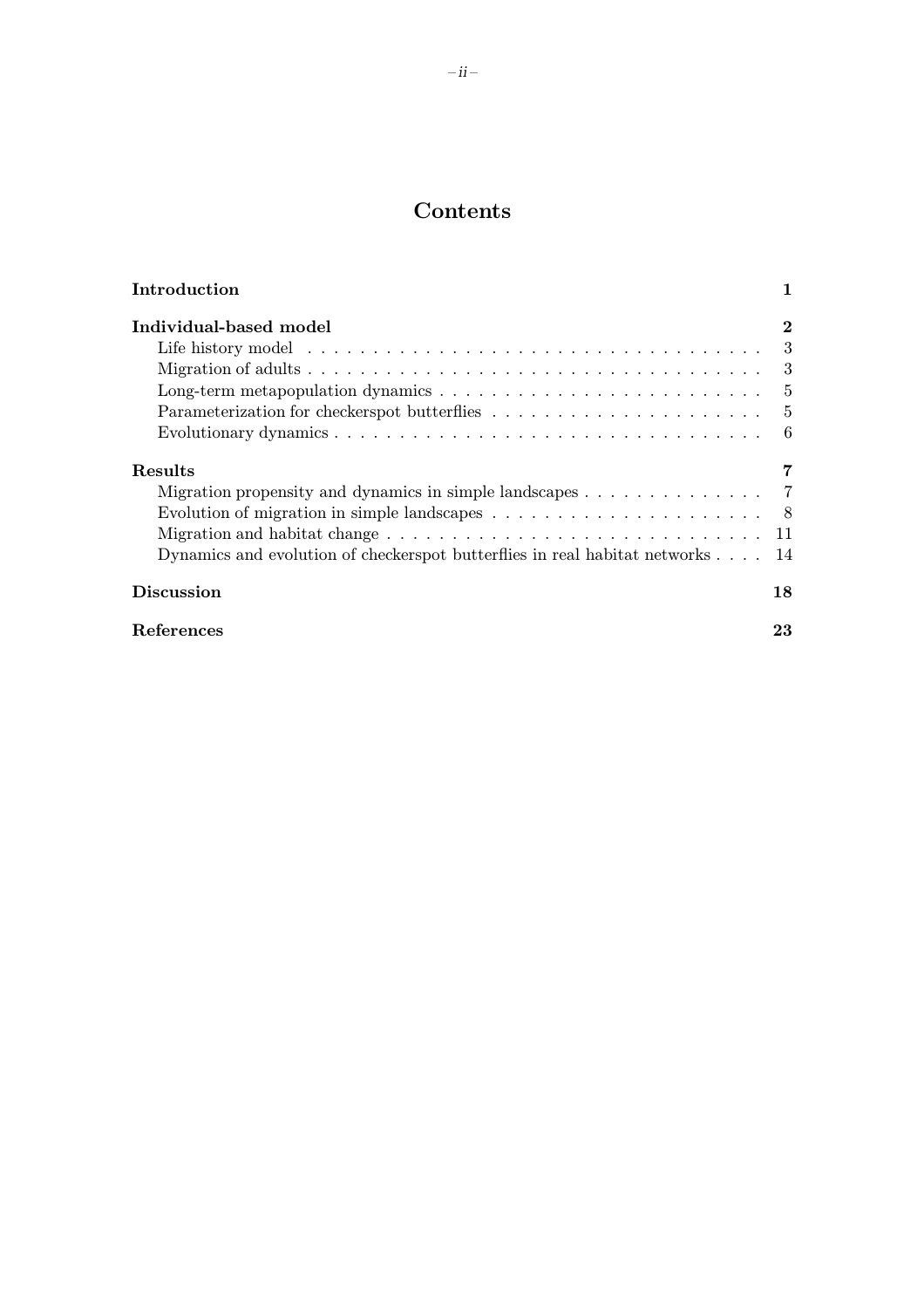### Abstract

We use an individual-based, spatially realistic metapopulation model to study the evolution of migration rate. We first explore the evolutionary consequences of habitat change in hypothetical patch networks on a regular lattice. If the primary consequence of habitat change is an increase in local extinction risk due to decreased local population sizes, migration rate increases. A non-monotonic response, with migration rate decreasing at high extinction rate, was obtained only by assuming very frequent catastrophic extinctions. If the quality of the matrix habitat deteriorates, leading to increased mortality during migration, the evolutionary response is more complex. As long as habitat patch occupancy does not decrease markedly with increased migration mortality, reduced migration rate evolves. However, once mortality becomes so high that empty patches remain uncolonized for long time, evolution tends to increase migration rate, which may lead to an 'evolutionary rescue' in a fragmented landscape. We examined in detail the role of kin competition in explaining our results. Kin competition has a quantitative effect on the evolution of migration rate in our model, but the patterns described above are primarily caused by spatio-temporal variation in fitness and mortality during migration. We apply the model to real habitat patch networks occupied by two checkerspot butterfly (*Melitaea*) species, for which sufficient data are available to rigorously estimate most of the model parameters. The migration rate predicted by the model is not significantly different from the empirically observed one. Regional variation in patch areas and connectivities leads to regional variation in the optimal migration rate, predictions which can be quantitatively tested with appropriate empirical data.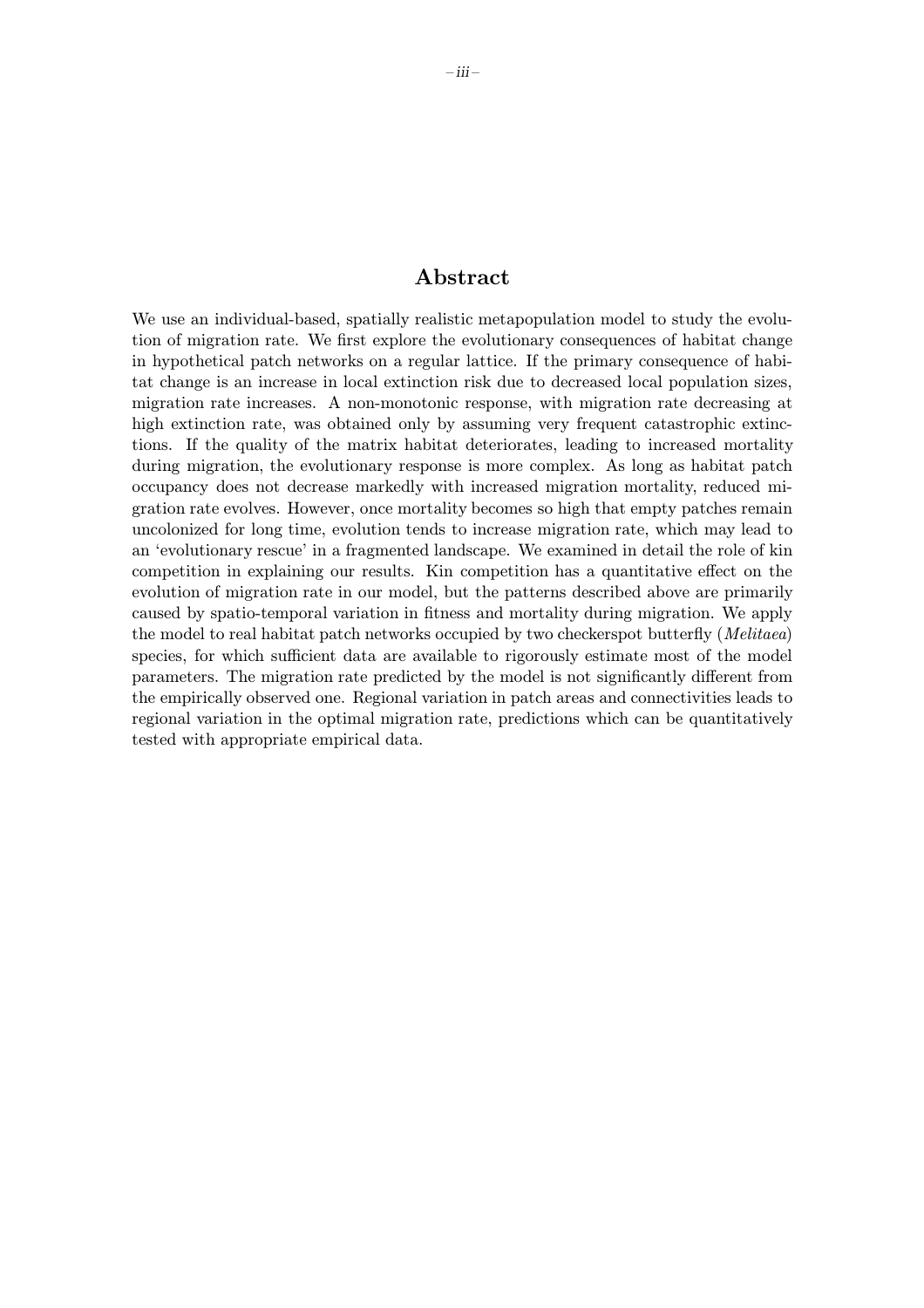## About the Authors

Mikko Heino Division of Population Biology Department of Ecology and Systematics University of Helsinki Box 17 FIN-00014 Helsinki Finland and Adaptive Dynamics Network International Institute for Applied Systems Analysis (IIASA) A-2361 Laxenburg Austria

> Illka Hanski Metapopulation Research Group Division of Population Biology Department of Ecology and Systematics University of Helsinki Box 17 FIN-00014 Helsinki Finland

## Acknowledgements

We thank N. Behera, M. Fred, S. Gandon, H. Kokko, A. Moilanen, M. Nieminen, N. Wahlberg and two anonymous referees for very helpful advice, comments and discussions, and the Academy of Finland for financial support, projects 45928 and 44887 (Finnish Centre of Excellence Programme (2000-2005)).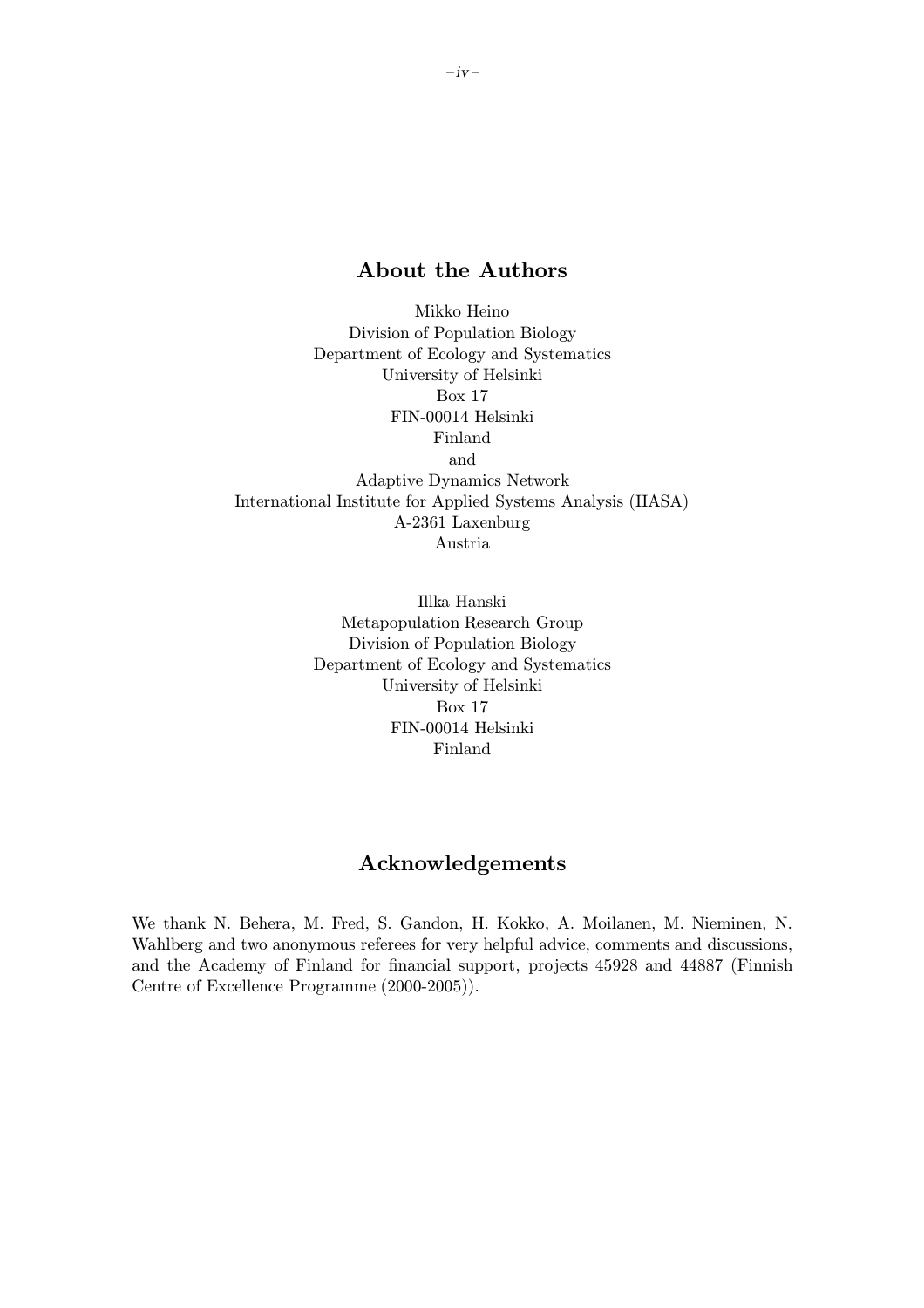# Evolution of Migration Rate in a Spatially Realistic Metapopulation Model

Mikko Heino Ilkka Hanski

### Introduction

Evolution of migration rate is one of the better studied topics in evolutionary ecology (Gadgil 1971, Comins et al. 1980, Olivieri and Gouyon 1997), inspired by the wide range of migration rates and patterns exhibited by animals and plants. A large number of explanations based on both group and individual selection arguments for more or less migration, which may be unconditional or conditional on the state of the individual or its environment, has been put forward in the literature (reviewed by Johnson and Gaines 1990, McPeek and Holt 1992, Gandon and Michalakis 2000, Ronce et al. 2000b).

Recently, the selection that increasing loss and fragmentation of natural habitats may impose on the evolution of migration rate has received much attention (Leimar and Norberg 1997, Travis and Dytham 1998, 1999). Given the various costs and benefits of migration and the various types of habitats (ephemeral or stable), it is not obvious which way habitat fragmentation might select migration rate to evolve. According to one view, high migration rate leads to elevated mortality, and as migration mortality is likely to increase with increasing habitat fragmentation, a lower migration rate is expected to evolve. According to an opposing view, high migration, which is a prerequisite for long-term metapopulation survival in a fragmented landscape, is likely to increase when the environment becomes increasingly fragmented, extinction rate increases, and an increasing fraction of suitable habitat is unoccupied and available for exploitation. In this situation, high migration rate may evolve, even if mortality during migration might be high (Comins et al. 1980). From the individual perspective, risk of mortality during migration may be more than balanced by a chance of finding an uncrowded patch with little or no competition, favoring increased migration rate. On the other hand, increased migration can be either beneficial or detrimental for metapopulation survival.

These two viewpoints relate to two extreme situations that are well documented for natural populations. If there is just a single isolated population living in a stable habitat, selection is expected to operate against emigration from that population. Accordingly, populations on isolated oceanic islands and mountaintops tend to show low migration rate and capacity (Hesse et al. 1951, Roff 1990). In the other extreme, only species with high migration rate may survive in ephemeral habitat patches with fast turnover. Rare species that occur in naturally patchy or fragmented habitats have indeed high migration rates (Brown 1951, Southwood 1962, Roff 1994).

With human-caused habitat fragmentation, the situation is less clear-cut, and an appropriate model is required to take into account the relevant biology of the species and the key features of landscape structure. Some general models of the evolution of migration assume an infinite number of habitat patches, no explicit spatial structure in the landscape,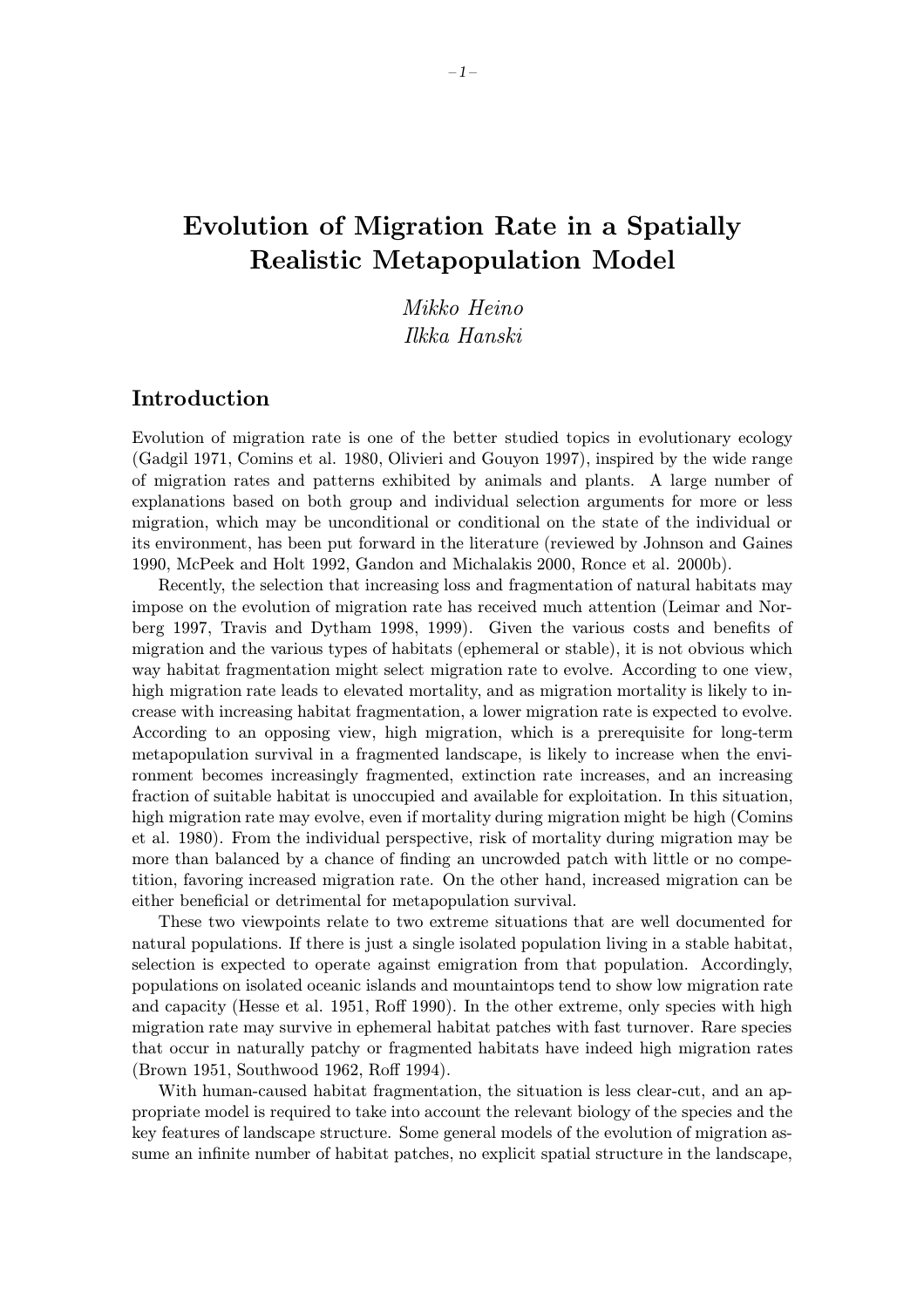and recolonization that occurs immediately following population extinction (e.g., Gandon and Michalakis 1999, Ronce et al. 2000a). In this case, colonization is effectively decoupled from migration and the model should be used cautiously to draw inferences about the consequences of habitat fragmentation on the evolution of migration rate. In other models, migration is modelled on a regular lattice, with random movements between the neighboring lattice cells (Travis and Dytham 1998, 1999). Such models implicitly assume that migrating individuals have no power to actively search for suitable habitat, unlike the myriads of animal species that inhabit naturally patchy habitats.

Studies of the evolution of migration rate have been mostly based on general models that necessarily make many simplifying assumptions. Though such models have definite advantages, they also have the drawback that producing testable quantitative predictions is difficult or impossible. It may also be difficult to ascertain to what extent the results are sensitive to the simplifying structural assumptions made in the model.

In this paper, we have adopted a more specific modeling approach complementing an expanding body of empirical literature. Many recent metapopulation studies have documented the dynamics of species living in highly fragmented landscapes, which can be described as irregularly-spaced networks of patches of unequal size (Hanski 1998, 1999). Much of this work has been done on butterflies (Thomas and Hanski 1997), which is also the focal taxon in our study. In particular, we take advantage of two empirically-based models to parameterize a submodel for the movements of adult individuals among habitat patches and to parameterize long-term metapopulation dynamics. To these models, we add an individual-based simulation to model the evolution of migration rate. Individualbased models are often plagued by many untested assumptions and parameters, but this is not the case here because of the wealth of information available for the focal species, making it possible to rigorously parameterize the two sub-models with empirical data. To some extent, our model can be used to test the robustness of the predictions of previous simpler models.

We start by describing the model and how it has been parameterized for the butterfly metapopulations. Comparable models can be constructed for other species with different spatial population structure and different life histories by modifying relevant model parameters or assumptions. The result section is divided into two parts. The purpose of the first part is to study more general questions about the evolution of migration rate in response to habitat loss and fragmentation by assuming a simple lattice structure for the landscape. These results also allow us to compare the behavior of our model with the behavior of other models. In the second part we demonstrate how the model can be applied to butterfly metapopulations living in real fragmented landscapes to generate testable quantitative predictions.

## Individual-based model

In this section we describe the evolutionary model and its components. The backbone of the model is a description of the life cycle of the focal species. If the model were to be applied to other species, the first task would be to make the necessary modifications in the description of the life cycle in the simulation model. Being a model of the evolution of migration rate, a key component of the model is a submodel of the movement behavior of individuals (adult individuals in the case of butterflies). For this purpose we use a previously described statistical model that can be parameterized with empirical markrelease-recapture data. This submodel covers only the migration period in one generation. In our evolutionary model, we have to model the long-term dynamics. To ensure that our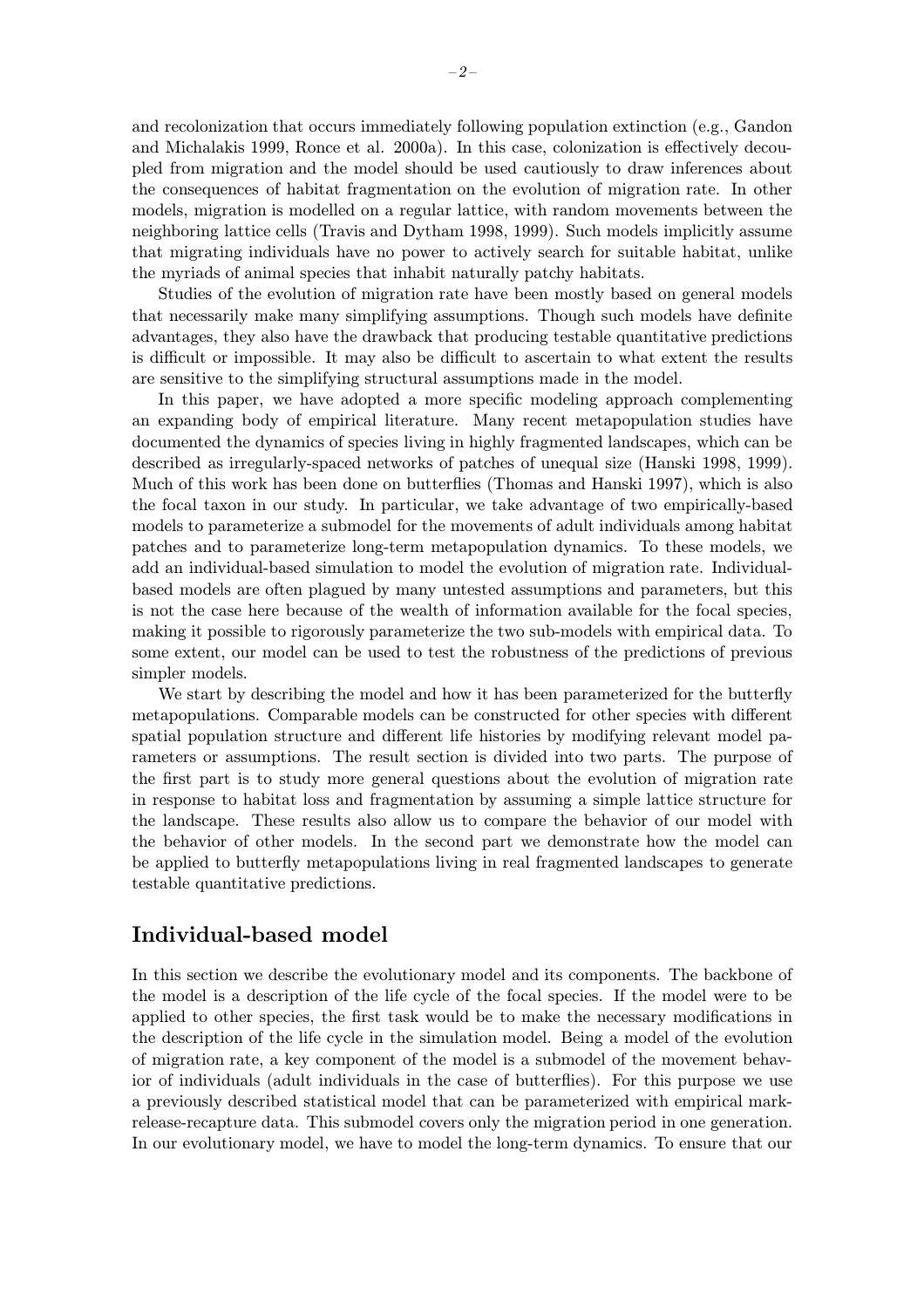model predicts realistic long-term dynamics, we tune some parameter values such that our individual-based evolutionary model produces similar year-to-year dynamics than a previously parameterized ecological metapopulation model. We thus require the evolutionary model to be ecologically realistic. Having thus constructed the model, we allow one parameter, the propensity to migrate, to evolve, while other parameters are fixed to the values estimated from empirical data. We now turn to a description of the model components and the way it was parameterized for the focal taxa in this study.

#### Life history model

The model assumes the following life cycle which corresponds closely with the life cycle of the Glanville fritillary butterfly (Melitaea cinxia) and related checkerspot butterflies (Kuussaari 1998, Hanski 1999). These species are the focal taxa to which the model will be applied in the 'Results 'section. Most of the model parameters can be estimated from data on *M. cinxia*, but the best data on adult movements comes from the related species *Melitaea diamina*, which is ecologically very similar to M. cinxia (Wahlberg et al. 1996). All the parameters are summarized in table 1.

We assume a highly fragmented landscape, consisting of discrete patches of suitable habitat surrounded by uniformly unsuitable habitat. There is one generation per year, and the adults, the dispersive stage in the life cycle, hatch in early summer. Females mate only once, and after mating they start to search for host plants suitable for oviposition. The search continues until they die or the season ends after day 30; very few females survive until the end of the season. During the search, females may migrate to another habitat patch. Eggs are laid in large batches, at most one egg batch per day. Each egg batch develops into one larval group. The larvae remain in sib-groups until the next spring, and thus larval group is the demographic unit for most of the year. Survival of the larval groups until autumn is density-dependent because the availability of suitable host plants is limited. We assume that local carrying capacity sets an upper limit to the number of surviving larval groups. If population size is greater than the carrying capacity, random larval groups are removed until the carrying capacity is reached. Below the carrying capacity there are no adverse effects of density dependence. During winter and spring mortality is density-independent.

#### Migration of adults

Migration is modelled using the virtual migration (VM) model of Hanski et al. (2000). This model consists of a set of structural assumptions about the influence of habitat patch area and isolation on survival and migration (the biological model), and a statistical model for maximum-likelihood parameter estimation from mark-release-recapture data. The model assumes identical and independent individuals, and essentially the purpose is to model the individual capture histories as obtained from a field study. We use the VM model as a well-parameterized sub-model for migration in our individual-based model of the evolution of migration rate.

Here we focus on describing the biological model; the original paper should be consulted for further details and on the method of parameter estimation. The VM model is based on discretized histories of individuals. In the course of unit time, which is one day in our application for butterflies, events are assumed to occur in the following order. First, individuals have a daily within-patch survival probability  $\phi$  before possibly emigrating. Second, surviving individuals have a patch-specific probability of emigrating from patch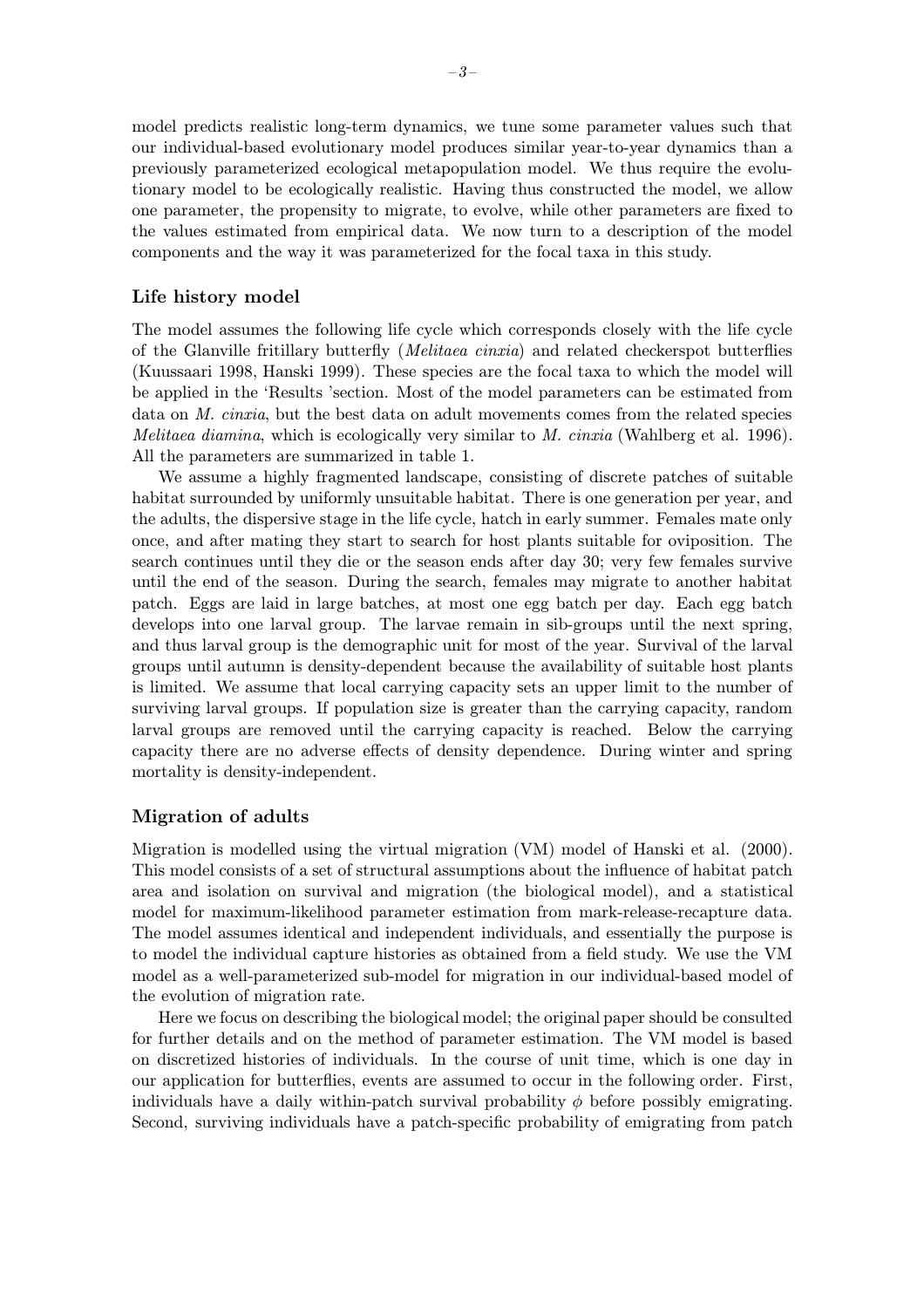Table 1: Model parameters and their values for the checkerspot butterflies. For the migration parameters the 95% confidence intervals are also available. Distances are measured in km and patch areas in ha.

| <i>Parameters for larval groups</i>                                   |                           |
|-----------------------------------------------------------------------|---------------------------|
| Area-dependent carrying capacity $(K_i)$                              | $10 A_i^{0.5\ a}$         |
| Mean diapause survival of larval groups $(s_w)$                       | 0.4 <sup>b</sup>          |
| Between-patch variance in diapause survival $(\sigma_{s_{\infty}}^2)$ | 0.0092 c                  |
| Correlation in diapause survival $(\rho_{s_m})$                       | $0.25$ <sup>c</sup>       |
| Mean larval group size $(f)$                                          | 12 <sup>b</sup>           |
| $k$ of the negative binomial distribution for larval group size       | 3c                        |
| Within-patch correlation in larval group size $(\rho_f)$              | 0.75c                     |
| Parameters for the virtual migration model <sup>d</sup>               |                           |
| Within-patch survival probability $(\phi)$                            | $0.890(0.868 - 0.935)$    |
| Migration propensity $(\eta)$                                         | $0.130(0.103 - 0.176)$    |
| Scaling of emigration $(\zeta_{em})$                                  | $0.170(0.000 - 0.414)$    |
| Scaling of immigration $(\zeta_{im})$                                 | $0.263$ $(0.000 - 0.577)$ |
| Distance dependence $(\alpha)$                                        | $4.910(3.798 - 6.138)$    |
| Migration mortality $(\lambda)$                                       | $0.175(0.061 - 0.517)$    |
| Other parameters for adults                                           |                           |
| Daily probability of laying an egg batch                              | 0.33e                     |
| Technical parameters for evolution of migration rate                  |                           |
| Number of loci                                                        | 32                        |
| Mutation probability per locus                                        | 0.001                     |
|                                                                       |                           |

 $a$  from *M. cinxia*, Hanski et al. (1996)

 $<sup>b</sup>$  from *M. cinxia*, Kuussaari (1998)</sup>

 $c$  no data

 $d$  from M. diamina, Hanski et al. (2000)

 $e$  from *M. cinxia*, M. Kuussaari, pers. comm.

j, which is a power function of patch area  $A_i$ 

$$
\epsilon_j = \eta A_j^{-\zeta_{em}},\tag{1}
$$

where  $\zeta_{em}$  is a scaling constant and parameter  $\eta$  is termed migration propensity. Third, the probability of surviving migration increases with increasing connectivity  $S_j$  of patch  $j$ , and is given by

$$
S_j^2/(\lambda + S_j^2),\tag{2}
$$

where  $\lambda$  is a parameter describing migration mortality: large values result in low survival. Connectivity of patch  $j$  is measured by

$$
S_j = \sum_{k \neq j} \exp(-\alpha d_{jk}) A_k^{\zeta_{im}}, \tag{3}
$$

where  $d_{jk}$  is the distance between patches j and k,  $\alpha$  scales distance dependence of migration (if  $\alpha \gg 0$ , distant patches contribute very little to the connectivity of patch j), and  $\zeta_{im}$  scales patch area dependence of immigration. Probability of arriving at patch k, given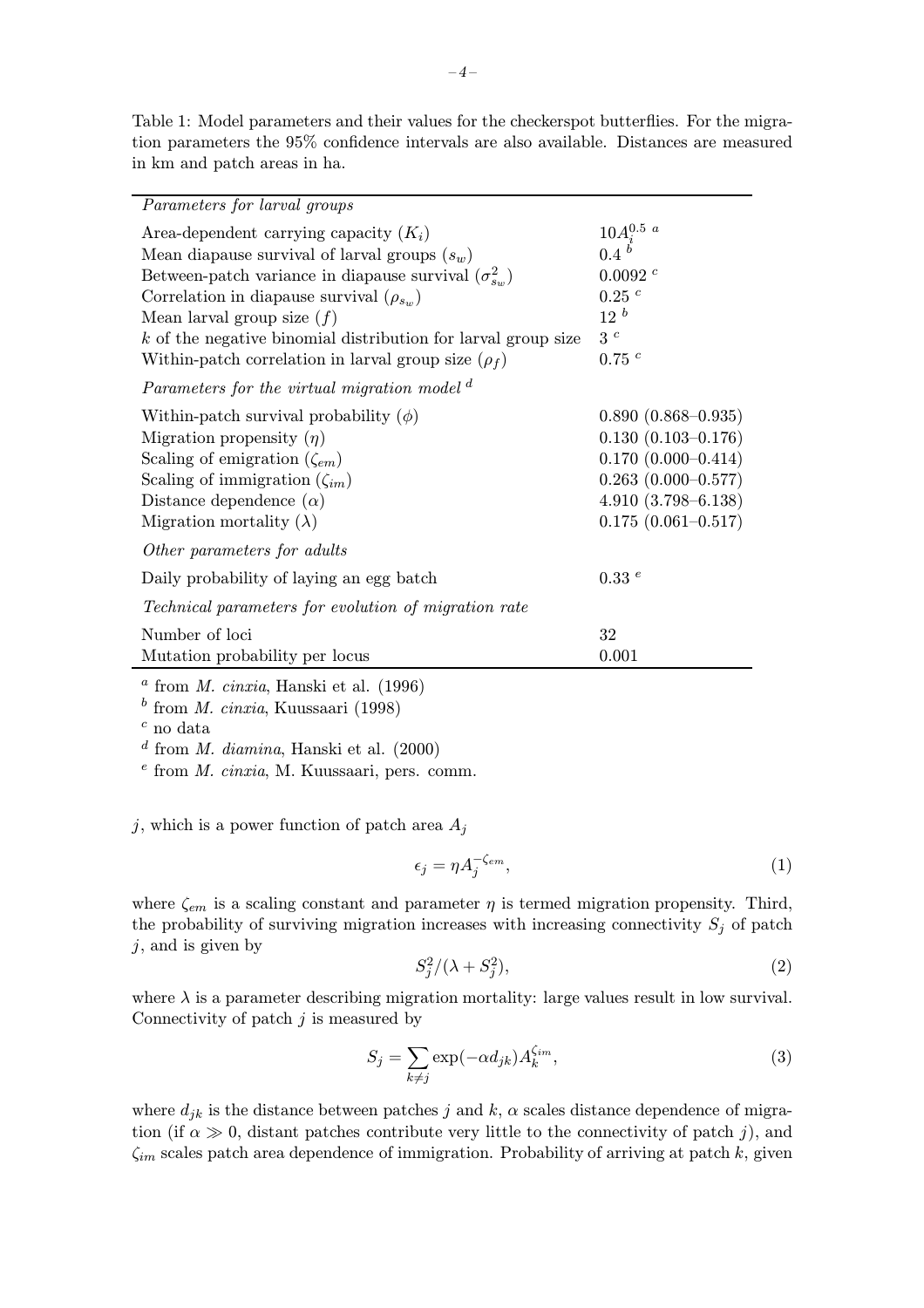that an individual has emigrated from patch  $j$  and survived migration, depends on the contribution of patch k to the connectivity of patch j and is given by  $\exp(-\alpha d_{jk})A_k^{\zeta_{im}}/S_j$ . Taking mortality into account, the probability of an individual leaving patch  $j$  to reach patch  $k$  is given by

$$
\psi_{jk} = \frac{\exp(-\alpha d_{jk})A_k^{\zeta_{im}}}{\lambda/S_j + S_j}.\tag{4}
$$

These probabilities constitute a matrix which is used in the present model to redistribute migrating individuals. Note that the presence of other patches influences  $\psi_{jk}$  (via  $S_j$ ), and hence the model includes 'competition' among the target patches for migrating individuals.

#### Long-term metapopulation dynamics

For our purposes, it is essential that the individual-based simulation model produces realistic long-term dynamics. To achieve this we used the incidence function model (IFM, Hanski 1994), which has been previously widely applied to butterfly metapopulations (Hanski et al. 1996, Wahlberg et al. 1996, Hanski 1999). The incidence function model is a stochastic patch occupancy model, which incorporates a finite number of patches and spatial variation in patch areas and connectivities. The latter two factors influence, respectively, the rates of population extinction and colonization. For a description of the model and its application see Hanski (1994, 1999), ter Braak et al. (1998) and Moilanen et al. (1998).

#### Parameterization for checkerspot butterflies

We assume that survival of larval groups in diapause over winter and early spring follows a bell-shaped beta distribution, with the mean survival  $s_w = 0.4$ , as observed in an intensive study of *Melitaea cinxia* (Kuussaari 1998), and variance  $\sigma_{s_w}^2$ . To account for regional stochasticity (Hanski 1999), we assume that there is correlation  $\rho_{s_w}$  in the survival among populations.

In the spring, shortly before the adults emerge, the average larval group size  $f$  in M. cinxia is 12 larvae per larval group (Kuussaari 1998). We assume that larval group size follows negative binomial distribution with parameter  $k$ . Within-patch correlation in larval group sizes,  $\rho_f$ , reflects common factors influencing larval survival, for instance risk of parasitism (Lei and Hanski 1998) and quality of host plants in the habitat patch (Hanski 1999).

Parameter values for the migration submodel have been estimated for Melitaea diamina (Table 1; Hanski et al. 2000). During their lifetime, female butterflies are assumed to lay one clutch of eggs with probability 0.33 in each day. This value takes into account that females do not lay at the maximal rate (one clutch per day) unless the environmental conditions are optimal (which they typically are not).

There are four parameters for which empirical estimates are currently unavailable: variance in the survival of larval groups during diapause  $(\sigma_{s_w}^2)$ , between-patch correlation in the survival in diapause and in spring before hatching  $(\rho_{s_w})$ , parameter k of the negative binomial distribution describing the sizes of larval groups, and within-patch correlation in the sizes of larval groups  $(\rho_f)$ . The values of these parameters were chosen within feasible limits in such a manner that the long-term dynamics of the individual-based model were similar to the dynamics predicted by the IFM. The tuning of these free parameters was done by simulating the dynamics of the individual-based model in the real network of 94 patches inhabited by *Melitaea diamina* in the Tampere region in Finland (Wahlberg et al. 1996). This is the same metapopulation from which the parameter estimates for the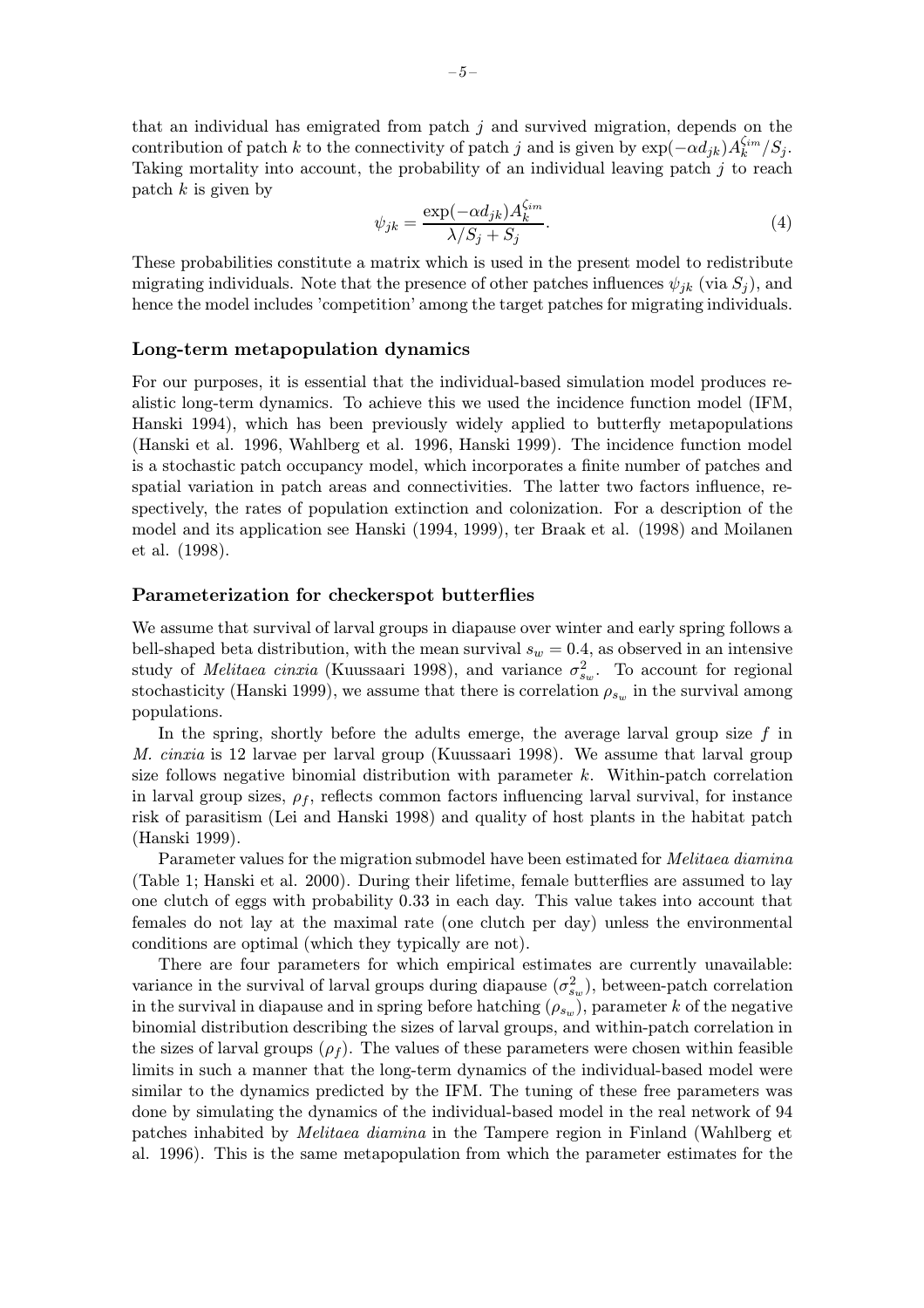Table 2: Comparison of the dynamical properties of the incidence function model (IFM) and the individual-based model for *Melitaea diamina*. The observed occupancy (fraction of occupied patches) in 1995 was 0.37.  $x$  and  $e$  are the parameters of the extinction risk–patch area relationship,  $E_i = e A_i^{-x}$ . The values for the IFM are from Wahlberg et al. (1996; the other IFM parameters had the values  $\alpha = 1.0$  and  $y = 3.62$ ). For the individual-based model, the values are based on 10 simulation runs of 1100 generations initiated with the observed occupancy pattern and the first 100 generations omitted. The values in parentheses are standard deviations, except for  $x$  in the IFM (standard error).

| Model                                                        | Occupancy $x$ |                                                      | Turn-overs/yr |
|--------------------------------------------------------------|---------------|------------------------------------------------------|---------------|
| Incidence function model $0.36(0.05)$ $0.884(0.257)$ $0.014$ |               |                                                      | 3.7(0.6)      |
| Individual-based model                                       |               | $0.36(0.04)$ $0.973(0.050)$ $0.018(0.003)$ 8.6 (1.3) |               |

migration submodel were obtained. The carrying capacity is assumed to depend on patch area (in ha) according to the power function  $K_i = 10A_i^{0.5}$ , where the power is obtained from Hanski et al. (1996) and the coefficient was chosen to yield realistic densities. Simulations were initiated with the observed pattern of patch occupancy.

In selecting the values for the four free parameters, three criteria were used. First, the long-term average patch occupancy should be close to the observed value. Second, extinction risk should scale with patch area as predicted by the IFM. Third, the numbers of extinction and colonization events should be similar to the prediction of the IFM. The following parameterization gave the best fit among a large number of different combinations:  $\sigma_{s_w}^2 = 0.0092$ ,  $\rho_{s_w} = 0.25$ ,  $k = 3$  and  $\rho_f = 0.75$ . These values are consistent with the known biology of the species. With this parameterization, the mean patch occupancy predicted by the individual-based model is very close to the value observed in the field and predicted by the IFM (Table 2). Extinction risk in small patches is somewhat higher in the individual-based model than in the IFM, which results in higher turn-over rate in the former (Table 2). The dynamics of this metapopulation are analyzed in the 'Results' section.

#### Evolutionary dynamics

We assume that migration propensity  $\eta$  (eqn. 1) depends on the genotype of an individual and that inheritance is clonal (haploid). No information exists on the actual genetic architecture of this trait. Because there is no indication of dispersal dimorphism in checkerspot butterflies, we assume that migration propensity is a quantitative trait influenced by many genes of small additive effects. We implement this assumption by representing genotypes as bit strings of 32 bits in length. Each bit corresponds to one locus, with possible alleles '0' and '1'. Relatedness between two individuals is calculated as the proportion of loci with shared alleles. Phenotype is given as the sum of '1's in the string, scaled in such a manner that the possible phenotypic values fall within a desired range. In our trial simulations migration propensity did not evolve to values higher than  $\eta \sim 0.2$ , and hence we scale the range of values phenotypes can take between 0 and 0.25. This gives a step size of  $\sim$  0.008. Mutations occur with constant probability 0.001 independently in each locus. Thus mutations have small phenotypic effects and mutational steps are small. Note that one phenotype may be coded by many genotypes.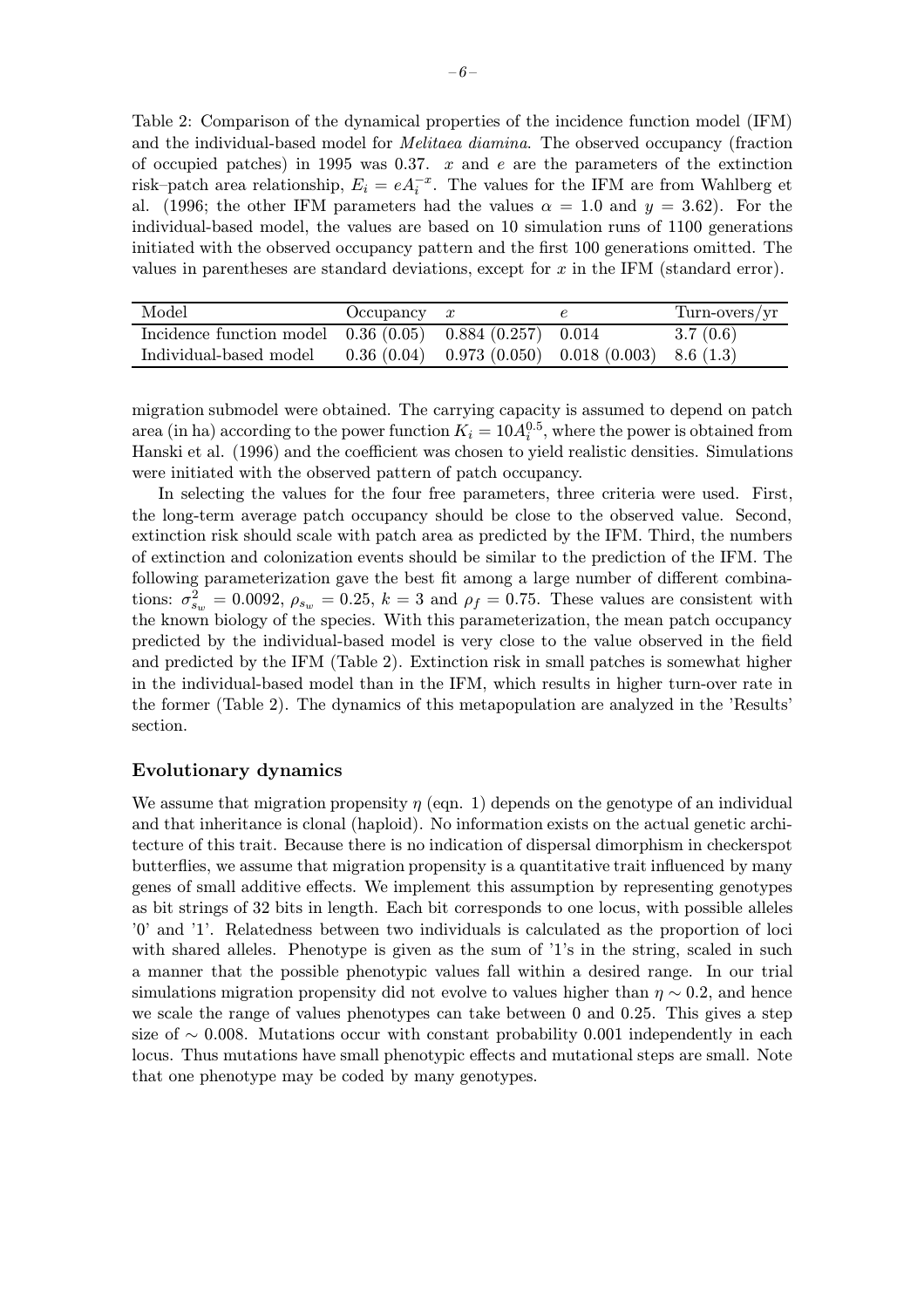

Figure 1: Dynamics and migration propensity in a hypothetical landscape (100 patches of unit area in a regular square lattice). Incidence is maximal after the migration phase in summer (upper line in A) and decreases thereafter to reach the minimum in the spring (lower line). Randomizing patch locations has no major influence on incidence, but increasing patch distances by 50% lowers incidence dramatically (B). Local extinction risk is almost independent of migration rate, but colonization probability increases with increasing migration propensity (C). Total metapopulation size after density dependence is primarily determined by incidence (D). Parameter values are given in Table 1.

### Results

#### Migration propensity and dynamics in simple landscapes

We first examine the dependence of population dynamics on the model parameters. To avoid possible complications arising from complex spatial structures of real metapopulations and to facilitate comparisons with previous models, we use a hypothetical landscape of 100 identical patches on a  $10 \times 10$  square lattice. The distance between adjacent patches is 500 m, and each patch has a carrying capacity  $K = 5$  and an area  $A = 1$ . The daily emigration probability thus equals migration propensity (eqn. 1). Using the parameter values for the checkerspot butterflies as described in the previous section (Table 1), this landscape is well-connected and supports a viable metapopulation. The results are based on simulations of 1100 generations, with the first 100 generations omitted to eliminate transient dynamics. Simulations were initialized with all patches occupied unless otherwise stated.

The influence of migration propensity on the dynamics is summarized in Figure 1.

–7–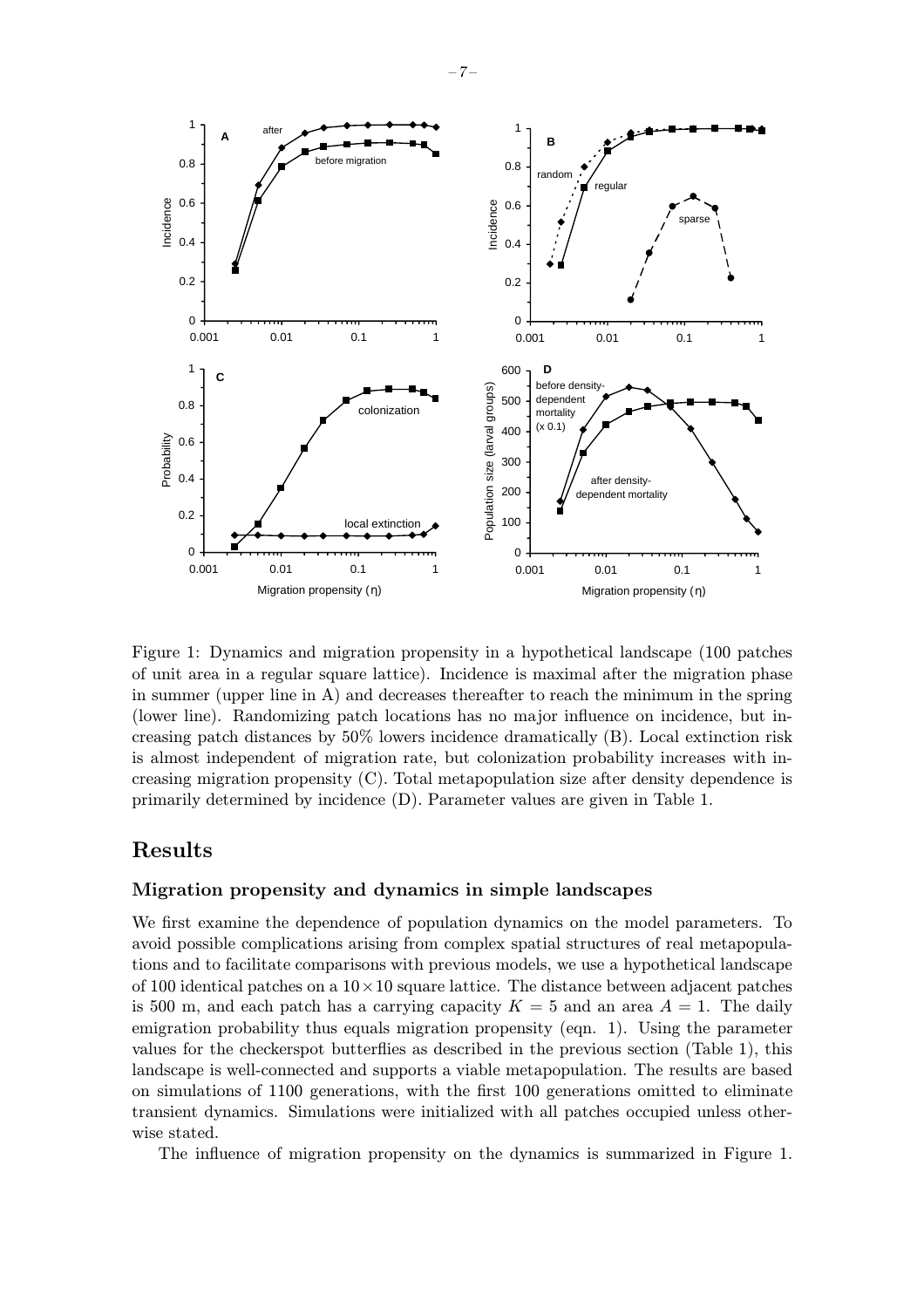A very low level of migration is sufficient to maintain a viable metapopulation: risk of metapopulation extinction is negligible for migration propensities  $\eta > 0.0025$ . For higher levels of migration, incidence (the fraction of occupied patches) first increases rapidly, then reaches a plateau: for  $\eta > 0.02$ , the incidence in the spring, before migration, is ca 0.9, whereas following migration almost all patches are occupied (Figure 1A). There is thus no optimal migration propensity that would maximize the incidence. If individuals always migrate, incidence decreases slightly because of increased local extinction risk and the mortality cost of migration.

Colonization probability, which is here defined as the probability that a patch which is empty in the spring is occupied following the migration period, increases steadily with  $\eta$ (Figure 1C). In contrast, local extinction risk, defined as the probability that a patch occupied in the spring goes extinct before the following spring, is hardly influenced at all by migration. There are two main reasons for the latter result. First, although roughly half of the emigrants die during migration, emigration is partly compensated for by immigration (the rescue effect). Second, even a fairly high emigration rate has no significant effect on the local population sizes after density dependence, because fecundity is so high that local population sizes tend to be well above the carrying capacity before the operation of density dependence. For the same reason, total metapopulation size after density dependence is mainly determined by patch occupancy (Figure 1D). The total metapopulation size before density dependence is greatly influenced by losses during migration, and the metapopulation size peaks at a low migration propensity ( $\eta \sim 0.02$ ).

No real metapopulation exists on a regular square lattice. This assumption, however, is not critical for the dynamics, which hardly change when the patch locations are randomized. The main difference is that in a landscape with random patch locations patch occupancy is slightly higher than with regular spacing of patches, and the metapopulation is viable for slightly lower migration propensity (stippled line in Figure 1B). This effect occurs because randomization of patch locations introduces some clustering of patches, increases average connectivity among patches, and thereby results in more efficient colonization of empty patches (Adler and Nuernberger 1994, Hanski and Ovaskainen 2000).

The dynamics are sensitive to changes in inter-patch distances. We introduce another landscape by increasing the distances between the patches by 50% (increasing the value of the scaling parameter  $\alpha$  would have exactly the same effect). This landscape will be referred to as 'sparse'. Dynamics in the sparse landscape are more sensitive to changes in migration propensity (dashed line in Figure 1B) than in the original 'dense' landscape, and now certain level of migration maximizes incidence. Colonization of empty patches is now more difficult than in the dense landscape due to high migration mortality (only  $~\sim$ 5% of migrants survive). Indeed, too much migration leads to the extinction of the entire metapopulation (Figure 1B), as has been observed in general metapopulation models (Hanski and Zhang 1993).

#### Evolution of migration in simple landscapes

Figure 2 illustrates the evolution of migration propensity in the landscape introduced in the previous section. The simulations were initiated with monomorphic populations with either high ( $\eta = 0.21$ , Figure 2A) or very low ( $\eta = 0.015$ , Figure 2B) migration propensity. In both cases, the sequence of events is similar. First, the population becomes polymorphic as mutations introduce new phenotypes. Strong directional selection favors phenotypes with intermediate migration propensities, and the population average changes. After about 500 generations, the metapopulation has evolved to the average migration propensity of  $\sim$  0.1. Thereafter, both the average and the variance of the phenotypic distribution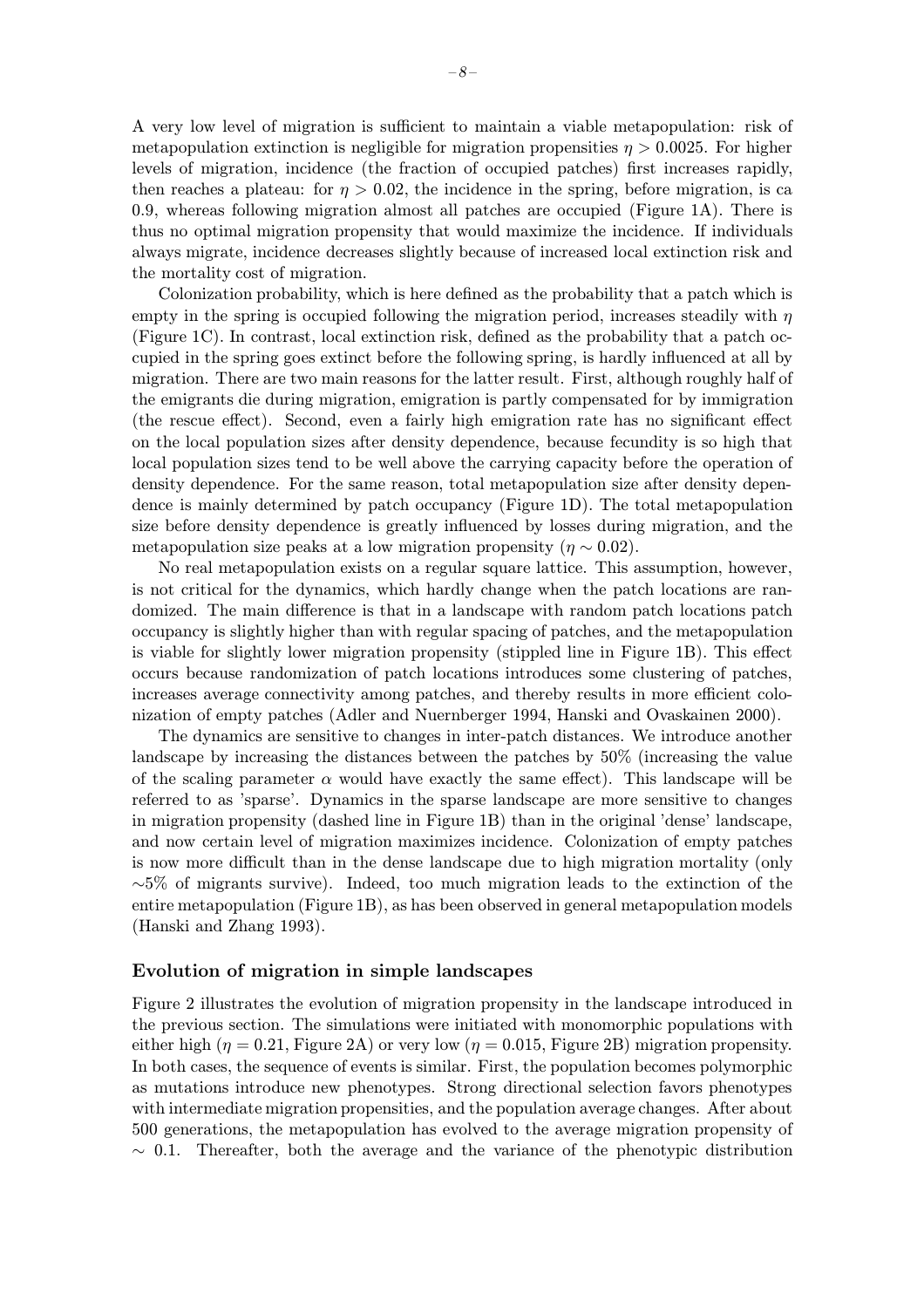

Figure 2: Evolution of phenotypic distributions of migration propensity. After about 500 generations, the long-term mean of the distribution has converged to a similar value, regardless of the initial strategy (A:  $\eta(0) = 0.21$ , B:  $\eta(0) = 0.015$ ). Shading indicates the abundances of the phenotypes. Parameter values are given in Table 1.

fluctuate, but there are no long-term trends: the metapopulation has attained a quasistationary phenotypic distribution. We term the long-term average of this distribution as the evolutionarily optimal migration propensity. Note that this migration propensity is not optimal in the sense that it would maximize metapopulation size; rather, it is optimal in the sense that it is an approximation of an evolutionarily stable strategy (ESS). In all the subsequent simulations, optimal migration propensity and other statistics were calculated on the basis of at least five replicate simulations of 1500 generations from which the first 500 generations were omitted.

We next study the influence of the model parameters on the evolutionarily optimal migration propensity. We first focus on the distance dependence of migration, as determined by the parameter  $\alpha$ . Increasing  $\alpha$  increases the effective distances between the patches, and thereby leads to higher mortality and shorter average migration distances. The average migration distance is approximately given by  $1/\alpha$ .

Distance dependence of migration has a strong influence on optimal migration propensity (Figure 3A). When distance dependence is weak  $(\alpha = 0-2)$ , migration propensity evolves to a relatively high level. Increasing distance dependence selects for decreased migration. However, this trend is reversed when distance dependence becomes strong ( $\alpha \sim 6$ ) or higher). For very strong distance dependence, the metapopulation is no more viable.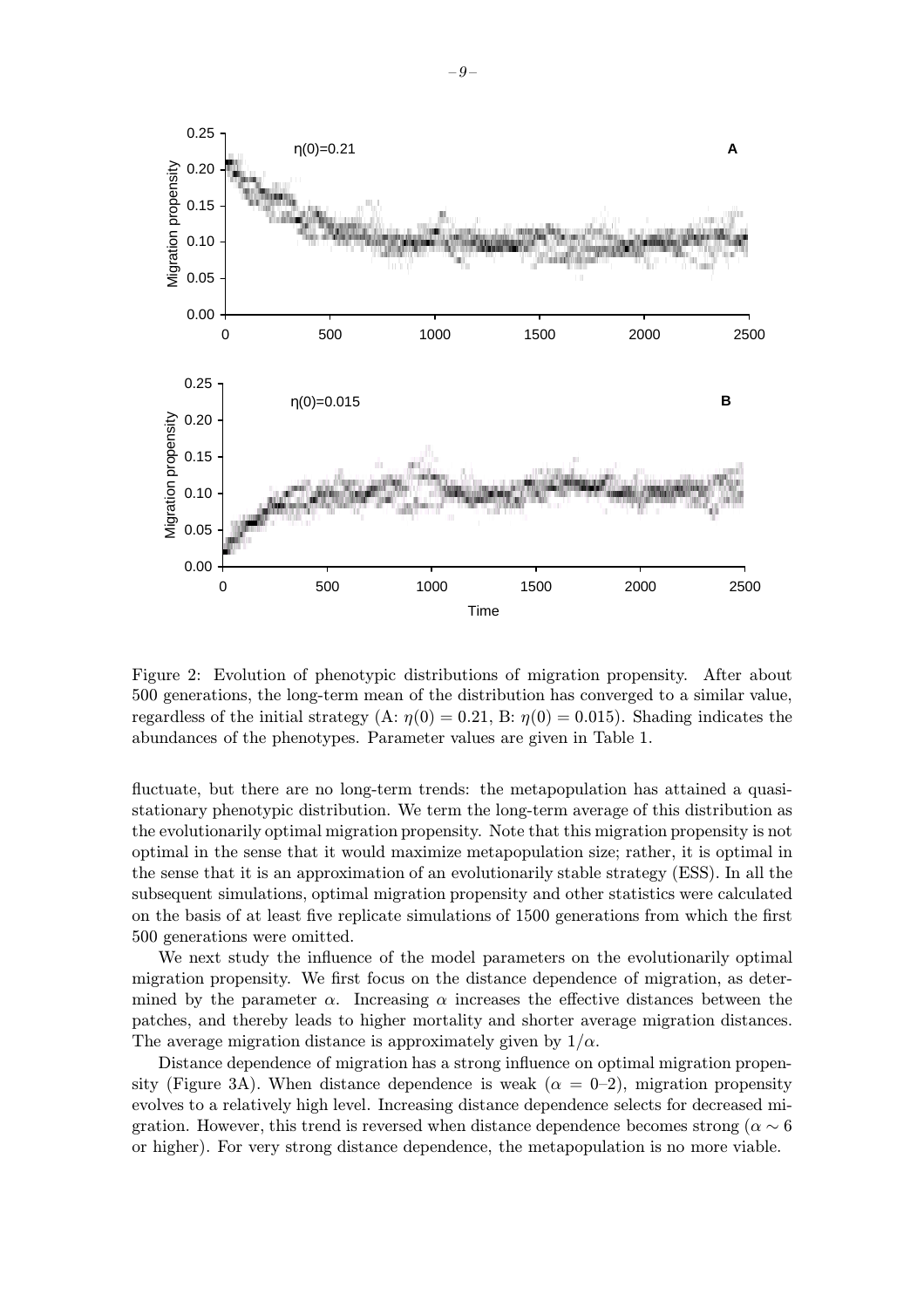

Figure 3: Evolutionarily optimal migration propensity has U-shaped dependence on distance dependence of migration, parameter  $\alpha$ . (A). Vertical bars give the standard deviation from results of five replicates. If distance dependence is low, isolation does not much hinder migration, and average migration distance is large. For strong distance dependence, migration is confined to the nearest neighbors, and for even larger values of  $\alpha$  an extinction threshold is reached. Increasing distance dependence results in higher mortality during migration, which in turn decreases colonization rate and incidence (B). Average within-patch relatedness, calculated as the proportion of shared loci, increases with distance dependence (C). Parameter values are given in Table 1.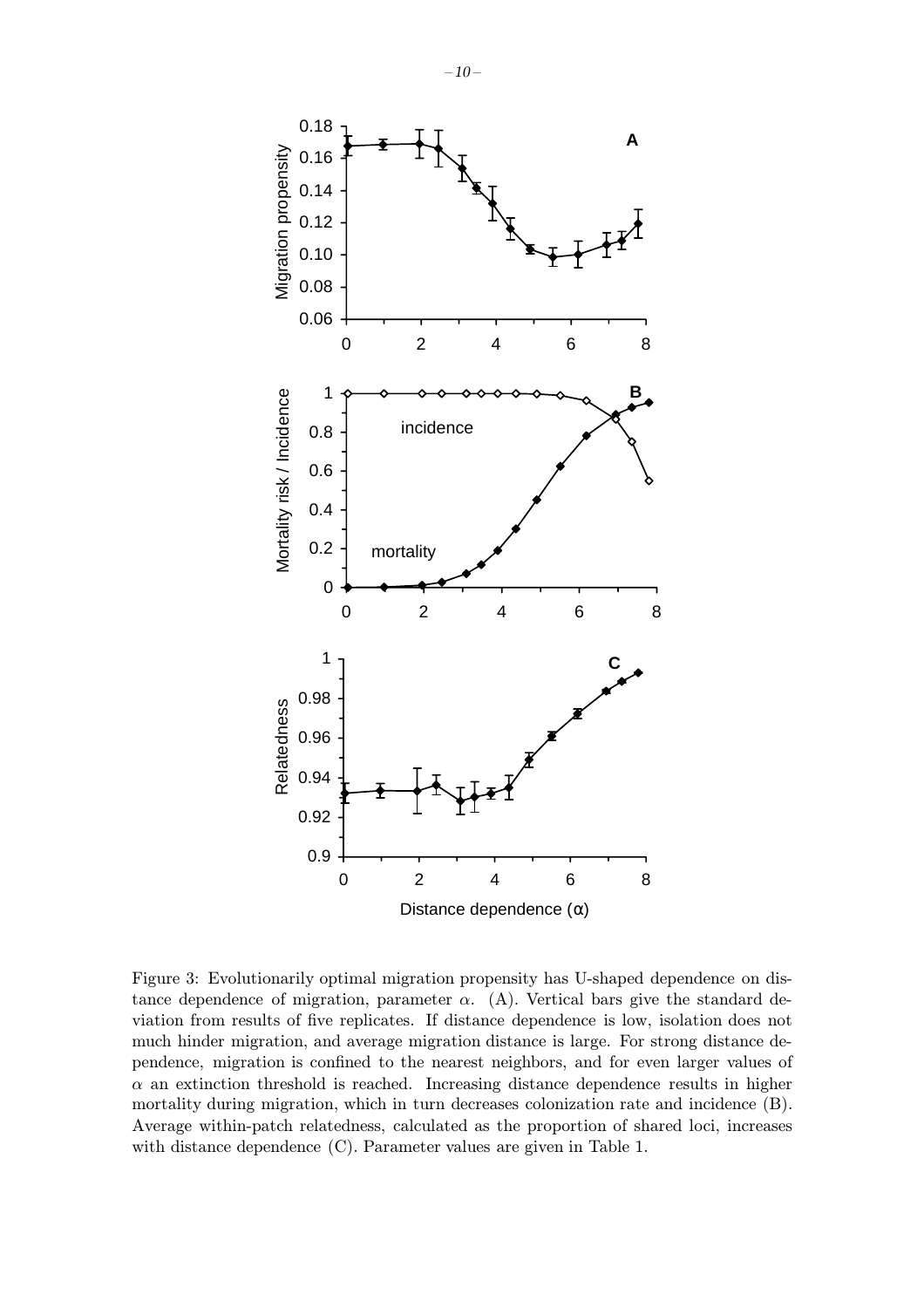At least three different selective forces seem to be responsible for the non-monotonic dependence of optimal migration propensity on the parameter  $\alpha$ . The decline in migration propensity with increasing  $\alpha$  is primarily driven by increasing migration mortality (Figure 3B). However, increasing distance dependence decreases connectivity in the metapopulation, and above a certain level average within-patch relatedness of individuals starts to increase (Figure 3C) and the incidence starts to decrease (Figure 3B). These changes create a selection pressure for increased migration because of increasingly severe kin competition and because of higher pay-off for successful immigrants through weak or absent competition in the newly-colonized patches. The relative strengths of the latter two selective forces will be examined later.

Similar non-monotonic pattern is obtained when migration mortality  $(\lambda)$  is varied: migration propensity is high when the mortality cost of migration is very low, whereas when the cost is increased, migration propensity decreases (Figure 4A). However, for sufficiently high cost, there is again a marked increase in the optimal migration propensity. This pattern is associated with similar changes in incidence (Figure 4B) and relatedness (Figure 4C) as in the example involving  $\alpha$ . A qualitatively similar result emerged when we made space implicit (by assuming that all inter-patch distances are equal,  $\alpha = 0$ ) rather than explicit.

The sparse landscape incurs an additional mortality cost because of longer distances between patches. In this case, the increasing relationship between migration mortality and the optimal migration propensity dominates the full range of  $\lambda$  values. Close to the extinction threshold the sparse landscape selects for much higher migration propensity than the dense one for the same value of  $\lambda$  (Figure 4).

Migration propensity decreases monotonically with increasing local carrying capacity (Figure 5A). This decrease can be explained by two mechanisms. First, local extinction risk decreases with increasing carrying capacity, hence there is a diminishing probability that an immigrant will arrive at an empty patch, while mortality during migration is unaffected (Figure 5B). Second, there is a monotonic decrease in relatedness with increasing carrying capacity (Figure 5C).

The dependence of the evolutionarily optimal migration propensity on the carrying capacity is very similar in both dense and sparse landscapes, in spite of much higher mortality cost of migrating in the latter one. A likely explanation is that counteracting selective forces are roughly balanced: higher migration mortality selects for a decrease, whereas lower incidence and higher relatedness select for an increase in migration propensity.

Increasing average larval group size leads to only minor changes in local extinction risk and relatedness, and there is only a marginal decrease in the migration propensity. However, if larval groups are very small, local populations reach saturation less rapidly and especially newly-colonized patches become more prone to extinction. The increased extinction risk favors an increase of migration propensity from  $\eta \sim 0.103$  (larval group size 12) to  $\eta \sim 0.116$  when larval group size is three. The increase in migration rate takes place despite a marked decrease in average relatedness within a patch, from  $\sim 0.95$  to  $\sim$ 0.90, when larval group size is decreased from 12 to three. In this case, it is apparent that the selective pressure on migration rate imposed by kin selection is weak in comparison with the selective pressure caused by spatio-temporal variation in fitness.

#### Migration and habitat change

The above examples can all be interpreted in terms of habitat change. Increase in distance dependence (Figure 3) or migration mortality (Figure 4) are likely to occur when the quality of the matrix habitat deteriorates. Destruction of some habitat patches would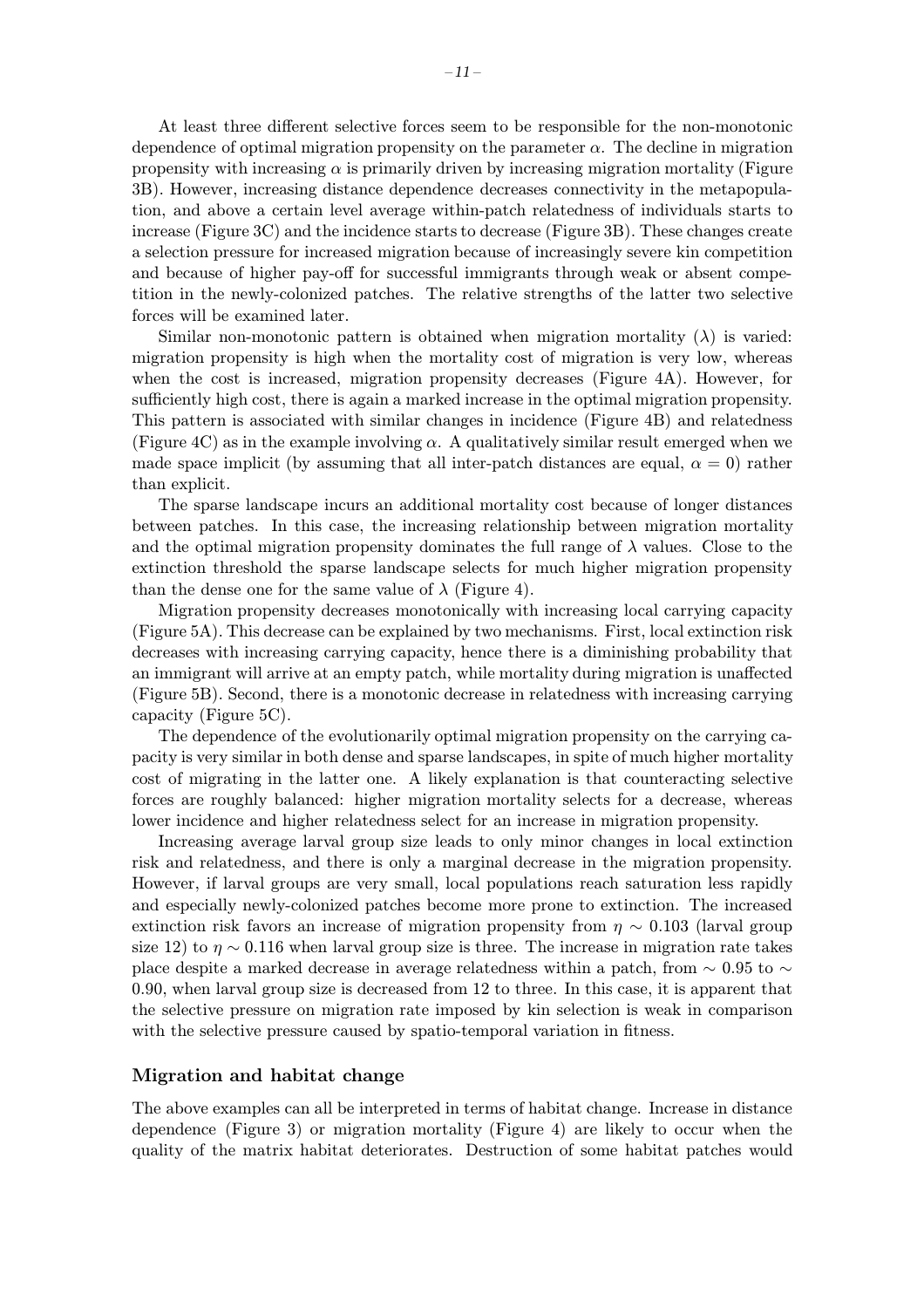

Figure 4: Evolutionarily optimal migration propensity in dense (diamonds) and sparse (distances increased by 50%; boxes) networks for different values of migration mortality  $(\lambda)$  (A). When mortality is very high, incidence declines to a low level (B). Metapopulation extinction will occur if migration mortality is very high. Average within-patch relatedness mostly increases with migration mortality (C). Other details as in Figure 3.

also increase migration mortality. The evolutionary response to such changes may be nonmonotonic, first a decrease, but eventually, when the extinction threshold is approached, an increase in migration propensity. Decrease in patch quality is likely to be manifested as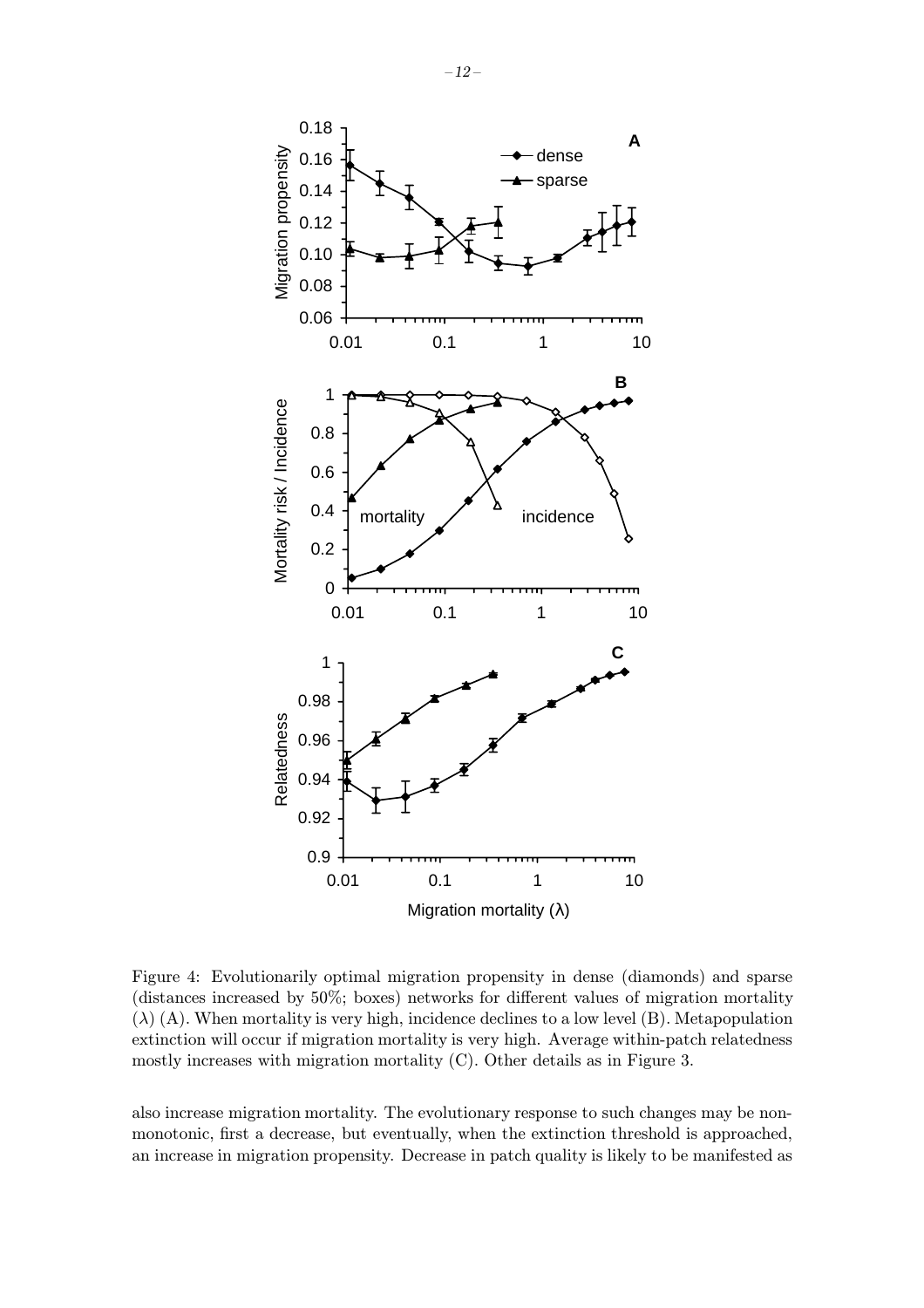

Figure 5: Influence of the carrying capacity on evolutionarily optimal migration propensity (A). Emigration rate is typically higher in sparse (boxes) than in dense landscapes (diamonds). When the carrying capacity is very small, extinction risk is high and incidence is low (B; shown only for the dense network). Curves start from the lowest carrying capacity supporting a viable metapopulation. Other details as in Figure 3.

a decrease in family size or the carrying capacity (Figure 5). Such habitat changes would favor an increase in migration propensity.

A particular example of habitat quality deterioration is given in Figure 6. In this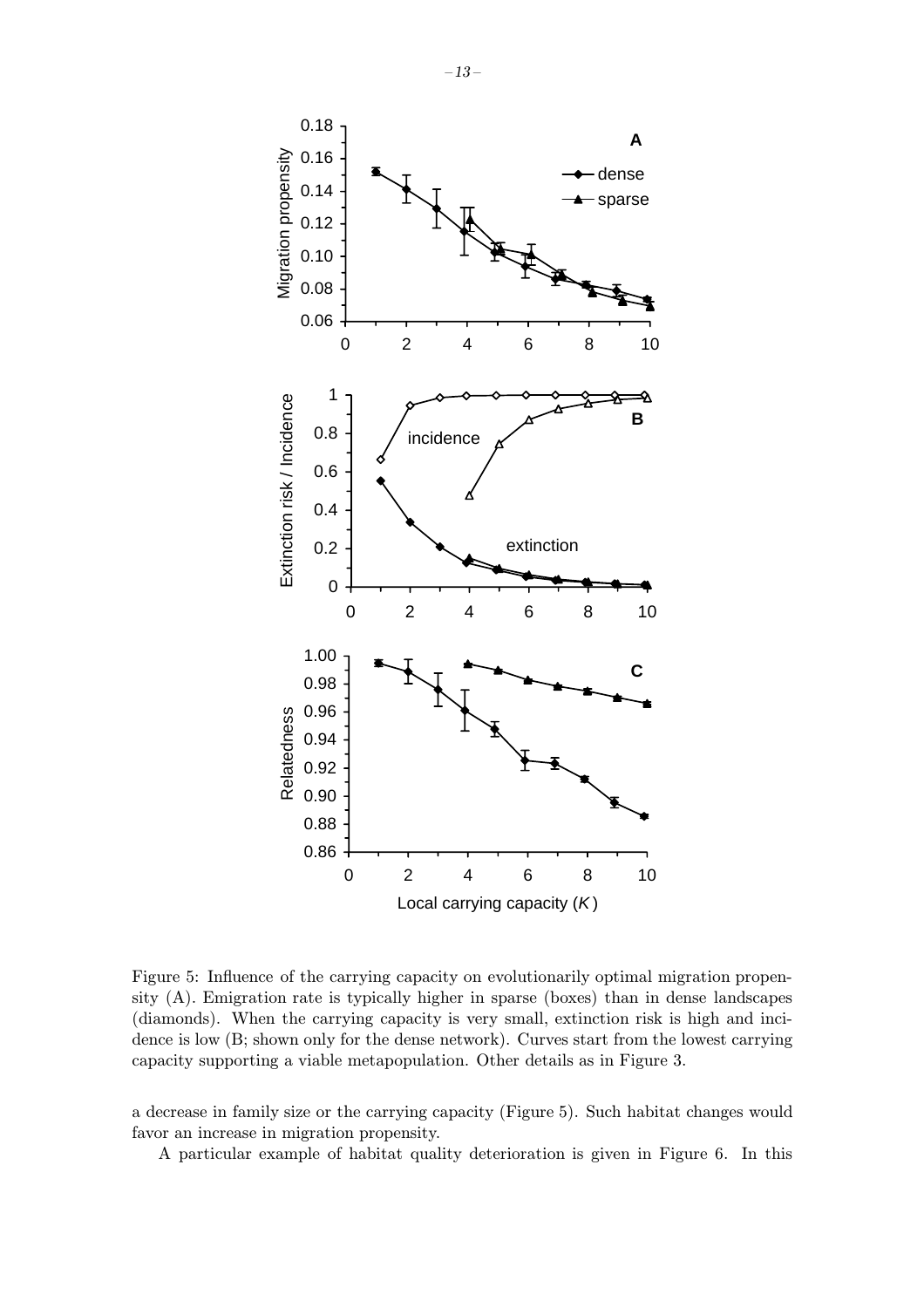

Figure 6: Evolutionary rescue in a metapopulation in a changing landscape. Habitat quality deteriorates between years 100 and 500: the carrying capacity decreases from five to one (A). If there is no evolution in the metapopulation, the habitat change leads to extinction (B). However, decrease in the carrying capacity favors an increase of migration propensity (C), and an evolving metapopulation can persist, albeit at a low level of incidence (D). Both migration propensity and incidence fluctuate strongly in the deteriorated landscape because of very small local population sizes.

example, the original landscape is our dense landscape of 100 patches, each with a carrying capacity  $K = 5$ . We assume that during the years 100–500, carrying capacity in one patch is decreased by one unit in each year. By the year 500, all patches have unit carrying capacities (Figure 6A). If migration propensity is fixed to the value that is optimal in the original landscape ( $\eta \sim 0.1$ ), the metapopulation is not viable at time 500 (Figure 6B). However, if migration propensity is allowed to evolve, deteriorating habitat quality selects for increasing migration propensity, and the metapopulation is able to persist in the new landscape, although with a low incidence (Figure 6C–D). In this example evolution is able to rescue the metapopulation from extinction. Of course, whether or not such a rescue is likely to happen depends on the time scale of environmental change relative to the rate at which the metapopulation responds to selection.

### Dynamics and evolution of checkerspot butterflies in real habitat networks

In this section we move on to analyze the evolution of migration rate in real highly fragmented landscapes. A strength of the present modeling approach is that it can be applied equally well to such irregular patch networks as to regular networks on lattice. We first focus on the patch network inhabited by Melitaea diamina in the Tampere region of Finland, consisting of 94 patches within an area of 21 km  $\times$  29 km (Wahlberg et al. 1996).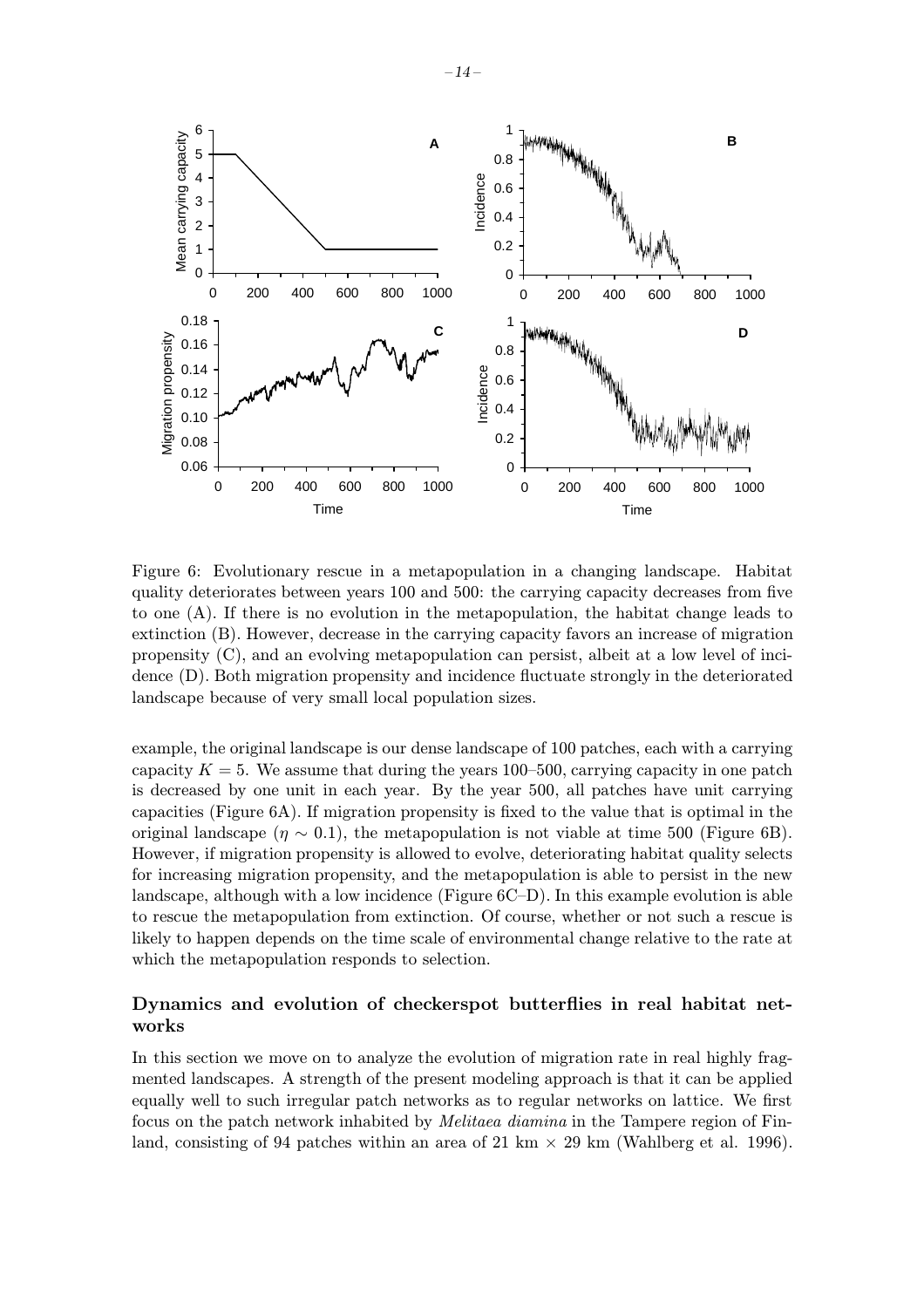

Figure 7: The predicted (A) and the observed (B, from Wahlberg et al. 1996) patterns of patch occupancy in the Melitaea diamina metapopulation. Shading of the dots indicates the incidence, from 0 (white) to 1 (black). In panel C, medium gray corresponds to  $\eta = 0.07$  and black to  $\eta = 0.14$ . Regional differences in migration propensity emerge (C). Average migration propensity within a patch cluster (the clusters used in the analysis are encircled in panel C) is not correlated with average extinction risk in the cluster  $(D)$ . In calculating within-cluster averages, patches were weighted with their carrying capacity. Delineation of clusters is based on the matrix  $\psi$  (eqn. 4); isolated single patches or clusters with very low incidence are ignored. Ten replicate simulations were used.

Simulations were initialized with the observed pattern of patch occupancy (Wahlberg et al. 1996). The pattern of patch occupancy predicted by the model (Figure 7A) is very similar to the observed pattern (Figure 7B, from Wahlberg et al. 1996). Dense clusters of habitat patches support assemblages of viable local populations, and the incidence is high in these clusters because of efficient recolonization. Isolated patches, if large enough, can remain occupied for a long period. However, once extinct, recolonization of isolated patches is very unlikely, and hence their incidences are low.

If migration propensity is allowed to evolve, keeping all the other parameters at their empirically estimated values, migration propensity decreases from the estimated value of  $\eta = 0.130$  to  $\eta \sim 0.104$  (standard deviation of ten replicates 0.005). This 'evolutionarily optimal' migration propensity is still within the 95% confidence interval of the original parameter estimate (Table 1). The pattern of patch occupancy remains almost unchanged, and there is no significant change in the level of patch occupancy. Migration propensity varies between different patches from  $\eta = 0.09$  to  $\eta = 0.13$  (Figure 7C). Because of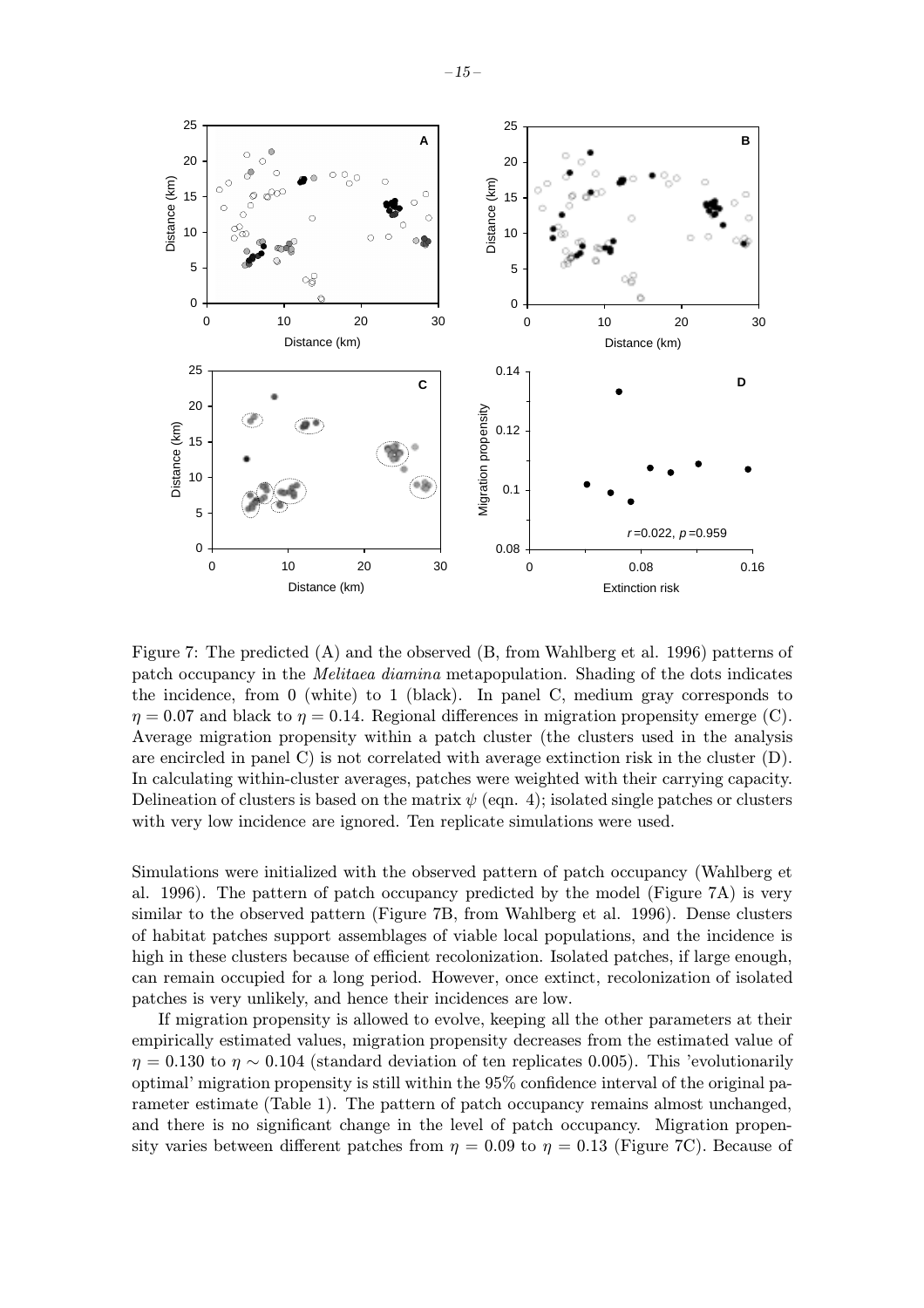Table 3: Consequences of habitat change in the metapopulation of Melitaea diamina, assuming either that migration propensity has the empirically estimated value ( $\eta = 0.130$ ), the optimal value in the original landscape ( $\eta = 0.104$ ), or that  $\eta$  is evolving. Habitat was changed by eradicating 20 or 40 randomly selected patches, or by decreasing the areas of randomly selected patches by 50% until the desired amount of patch area was lost, or by decreasing carrying capacities (but not areas) of randomly selected patches by 50% until the desired amount of K was lost. All values are based on ten replicates of  $1100/1500$ generations (fixed  $\eta$ /evolving  $\eta$ ) with transients of 100/500 generations omitted.

|                           | Occupancy (SD) |                |                  |              |
|---------------------------|----------------|----------------|------------------|--------------|
| Scenario                  | $\eta = 0.130$ | $\eta = 0.104$ | 'optimal' $\eta$ | $\eta$ (SD)  |
| No habitat change         | 0.36(0.04)     |                | 0.36(0.03)       | 0.104(0.005) |
| 20 patches lost           | 0.24(0.04)     | 0.24(0.05)     | 0.22(0.04)       | 0.096(0.007) |
| 40 patches lost           | 0.15(0.03)     | 0.16(0.04)     | 0.14(0.04)       | 0.098(0.010) |
| $20\%$ of patch area lost | 0.20(0.04)     | 0.21(0.04)     | 0.18(0.03)       | 0.104(0.013) |
| $50\%$ of patch area lost | 0.19(0.03)     | 0.21(0.03)     | 0.18(0.03)       | 0.101(0.005) |
| $50\%$ of K lost          | 0.097(0.023)   | 0.093(0.015)   | 0.086(0.015)     | 0.120(0.017) |

migration, patches close to each other tend to have similar values of  $\eta$ . There is a statistically non-significant tendency of migration propensity to be higher in patch clusters in which survival of migrants is high (Figure 7D). Average within-patch relatedness is very high (0.988, SD 0.001) because of typically small local population sizes and clustering of patches.

Loss of habitat — be it total destruction of some patches or decrease in patch areas  $-$  has only minute evolutionary consequences on the migration propensity of  $M$ . diamina in the real landscape (Table 3). In both cases, migration propensity tends to decrease, which is accompanied by a minute decrease in average patch occupancy. However, if only patch quality  $(K)$  deteriorates, but patch areas stay the same, such that movement patterns between the patches remain unchanged, there is an increase in migration propensity (Table 3).

We next use the model to study evolution of migration rate in the related species *Melitaea cinxia* in the Aland Islands in southwest Finland. The two *Melitaea* species share the same basic biology, to the extent that parameter values of the IFM estimated from *M. cinxia* (Hanski et al. 1996) predicted well the distribution of *M. diamina* in its own habitat patch network (Wahlberg et al. 1996). We analyze two patch networks of M. cinxia, of which the first one is a relatively sparse one with 183 patches in a triangular area of 23 km high and 29 km wide. The second network consists of 272 patches within an area of 12 km  $\times$  14 km. As a consequence of the higher patch density in this second network, probability of surviving migration is 54%, as compared to 44% in the sparse network. Average patch size is similar in both networks, 0.22 ha in the dense network and 0.23 ha in the sparse one.

Migration propensity evolves to a higher level in the sparse network ( $\eta = 0.118$ , SD 0.006) than in the dense one ( $\eta = 0.104$ , SD 0.006). The western half of the sparse network is so sparse that all local populations go extinct (Figure 8). Because of clustering of the patches, the rest of the network is fairly dense at the regional (within-cluster) scale, and the probability of successful migration among the patches that were occupied after the transient was 51% in the sparse network and 55% in the dense one.

Clustering of patches in the sparse network allows regional differences in migration propensity to evolve (Figure 8A), whereas the dense network remains more homogeneous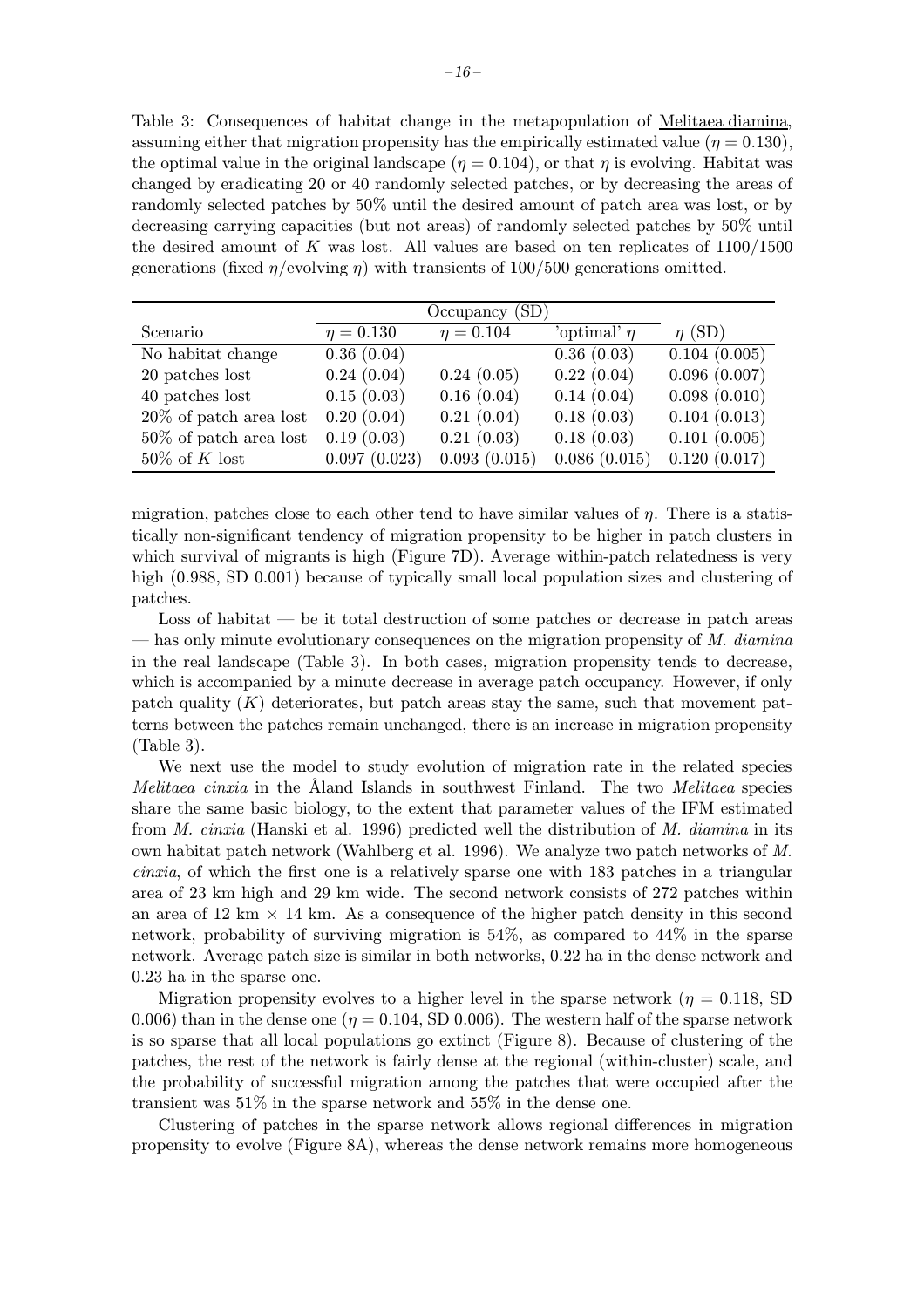

Figure 8: Predicted patch occupancy (A, B) and migration propensity (C, D) in two contrasting large habitat patch networks inhabited by Melitaea cinxia in the Åland Islands. The network in panel A is sparse; only the eastern part of the network supports a viable metapopulation. Clustering of the patches allows some regional differences in migration propensity to evolve (C). The other network (B) is dense and less clustered. Migration propensity is fairly homogeneous over the network (D). Within-cluster average migration propensity is correlated with average extinction risk (E). Other details as in Figure 7.

(Figure 8D). Differences in the local extinction risk between different patch clusters are large, and the migration propensity is positively correlated with extinction risk (Figure 8E). Combining data from the two Melitaea species (Figures 7D and 8E), there is a significant positive correlation ( $r = 0.506$ ) between extinction risk and migration propensity. Average within-patch relatedness is very high in both networks, 0.990 (SD 0.001) in the sparse one and 0.985 (SD 0.001) in the dense one.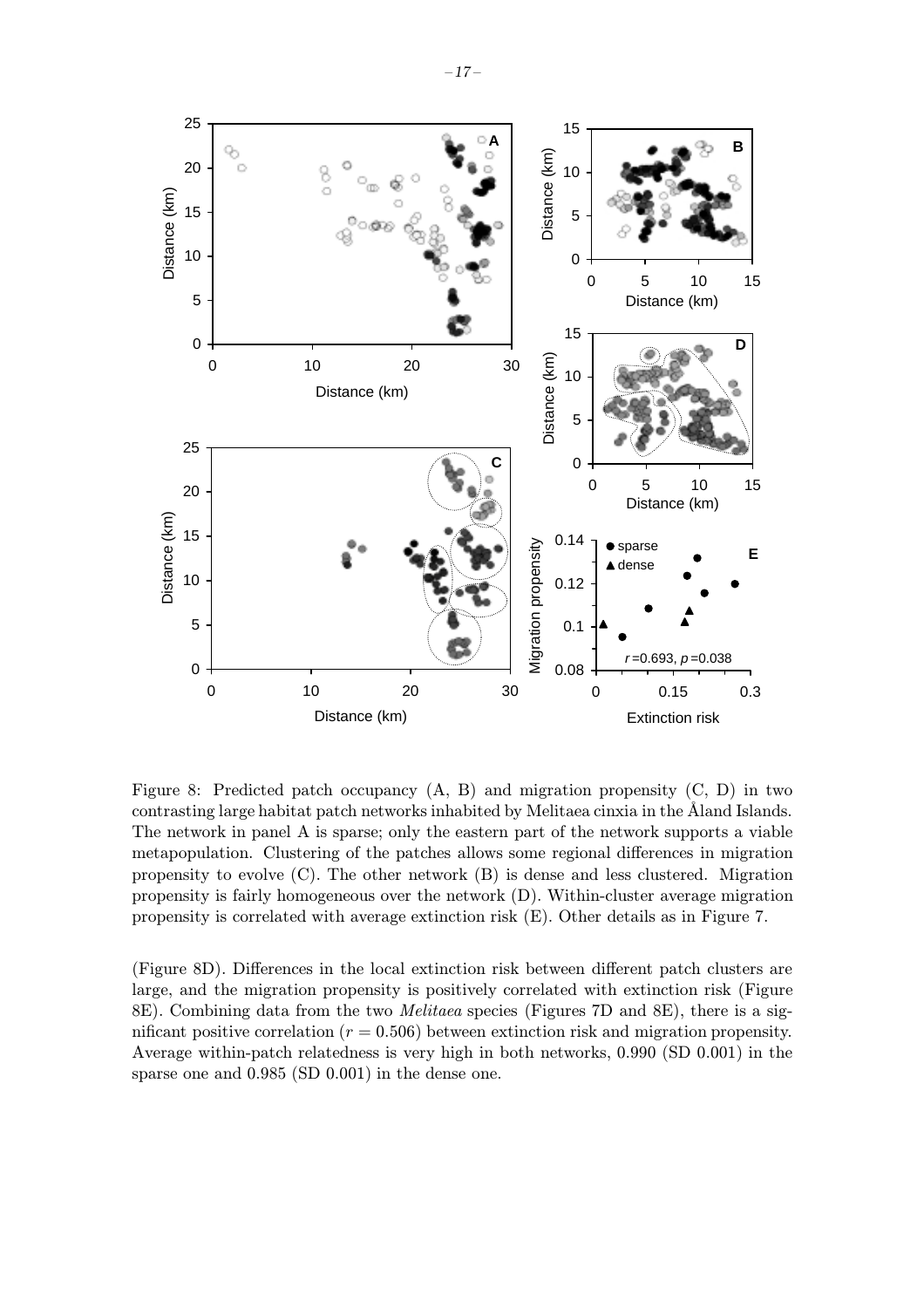## Discussion

The model described and analyzed in this paper is an individual-based simulation model. Such models have well-known shortcomings, of which the most obvious one is lack of generality — no exhaustive model analysis is possible. This drawback must be balanced against potential advantages. Provided that sufficient empirical information is available to justify model assumptions and to estimate parameter values, a carefully constructed simulation model can be tailored for particular systems to investigate, in a realistic manner, biologically significant questions. We consider that this approach is warranted in the present case. First, we can employ two well-parameterized submodels to construct a large part of the present model and to obtain empirical estimates of the parameter values (summarized in Table 1). Second, the existing extensive knowledge about butterfly metapopulations and their landscapes (Thomas and Hanski 1997) helps focus the investigation on questions that have a broad significance not only for butterflies but for a large number of other taxa with similarly structured metapopulations (Hanski 1998, 1999). And third, the model can be used to make testable predictions.

The number of model parameters is relatively large, 15 (Table 1), but most of them can be estimated rigorously with empirical data. Structural assumptions about adult movement behavior and extinction-colonization dynamics are also well supported by empirical data. We therefore consider that our results are fairly robust and representative for the types of systems exemplified by the butterfly metapopulations. For the well-studied Melitaea diamina metapopulation, the model predicted an optimal migration propensity  $(\eta = 0.104$ , standard deviation 0.006) that is not significantly different from the empirically estimated value (0.130, 95% confidence limits 0.103 and 0.176; Table 1). Though this is not a critical test of the model structure nor of the optimality of the observed migration rate, the match between the observed and predicted values is encouraging.

Another shortcoming of individual-based models is that it is often difficult to know why a certain result is obtained. Of the processes that potentially influence the evolution of migration rate (Johnson and Gaines 1990, Olivieri and Gouyon 1997) some are included in our model whereas others are not. The key processes explicitly included are spatial and temporal variation in population density, including the extinction and re-establishment of local populations, resource and kin competition, and the direct cost of migration (elevated mortality during migration). Factors not included are inbreeding avoidance and anything else related to sexual reproduction, as well as any more complex behaviors leading to conditional migration, for instance density-dependent emigration and immigration. Though these latter processes have some significance in many species, including the checkerspot butterflies studied here (Kuussaari et al. 1996, 1998, Saccheri et al. 1998), we consider that spatio-temporal variation in fitness due to stochastic population dynamics, mortality during migration and kin competition are the primary determinants of the evolution of migration rate in many insect metapopulations, and hence the present model represents a realistic base-line model.

Many of our evolutionary results can be explained both by selection associated with extinction-colonization dynamics and by kin selection arising from avoidance of kin competition. For example, positive relationship between carrying capacity and migration rate can be explained both by changes in kin competition (Frank 1986, Taylor 1988, Gandon 1999, Gandon and Michalakis 1999) and by changes in extinction risk. However, in some cases these selective forces have opposing directions, allowing an assessment of which one is stronger in that specific case. Increasing mortality cost of migration up to moderate levels apparently selected for decreased migration rate, despite increasing relatedness (Figures 3 and 4). Similarly, reduced larval group size increased local extinction risk which ap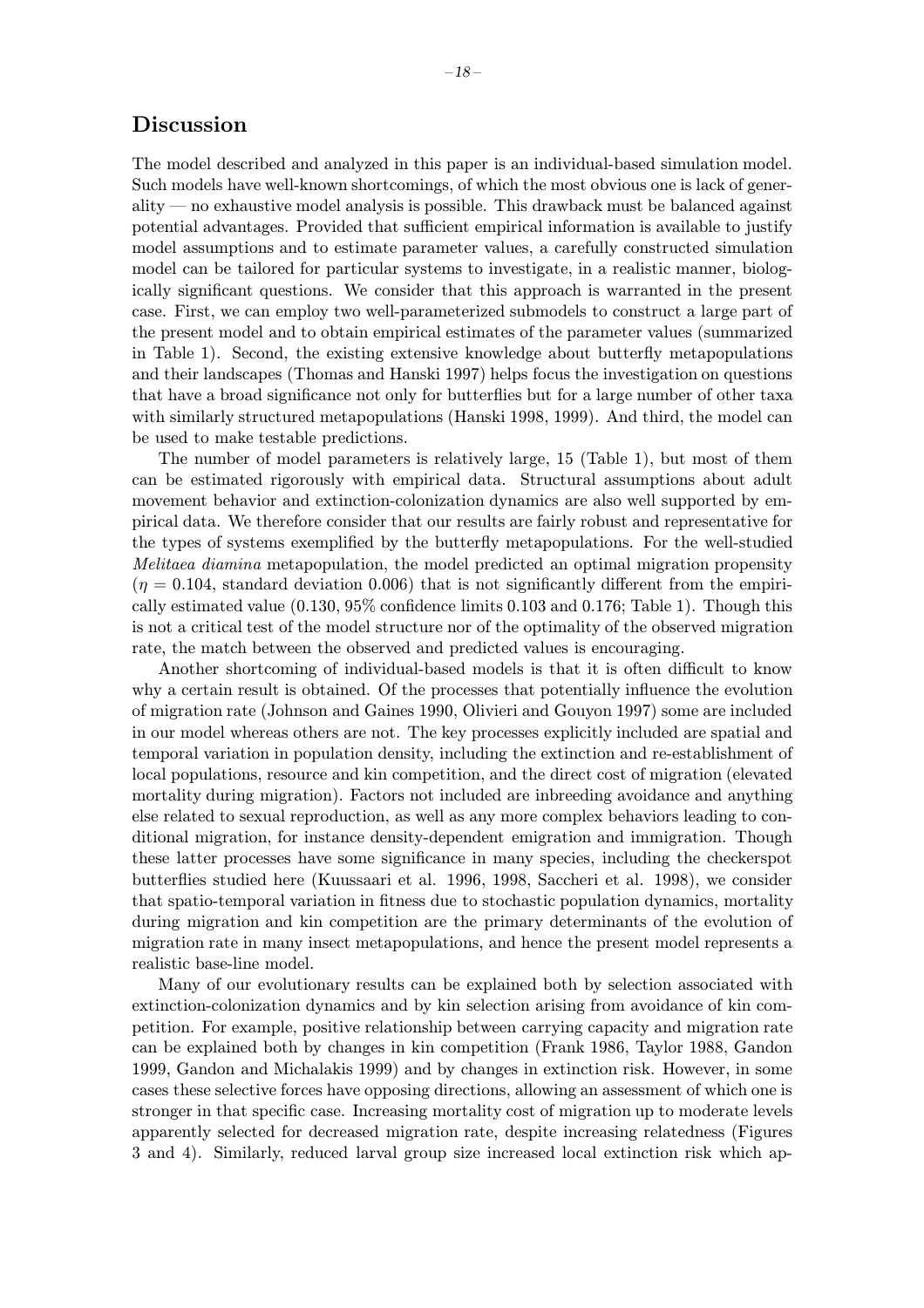parently increased migration rate, despite decreased relatedness associated with reduced larval group size. Thus, selection driven by extinction-colonization dynamics was clearly stronger than kin selection in these cases. This result is not due to lack of kin selection in our model, as can be shown by the following example.

The operation of kin selection can be shown by artificially decreasing average relatedness of individuals in a manner that leaves extinction-colonization dynamics untouched. To achieve this, we ran five replicate simulations of the dense landscape, with an additional procedure of randomly mixing all the larval groups among populations before emergence of adults in the spring, without changing local population sizes. Such mixing caused a clear decrease in relatedness, from 0.949 (SD 0.010) to 0.927 (0.011), and a correlated response in the evolutionary optimal migration propensity, from 0.104 (0.003) to 0.088 (0.008).

The assumption of asexual reproduction casts some doubt to our results regarding kin selection. However, checkerspot butterflies mate only once and generally before migration, and hence the relatedness within a larval group is likely to be high. Therefore asexuality is unlikely to be a critical assumption in our model.

Many previous studies of the evolution of migration rate in metapopulations have focused on the consequences of local extinction rate on the optimal migration propensity. For some time the consensus has been that the optimal migration propensity increases with extinction rate (van Valen 1971, Comins et al. 1980, Levin et al. 1984). Recently, Ronce et al. (2000a) and Parvinen et al. (2000) have challenged this conclusion and suggested that the relationship is non-monotonic, with very high extinction rate leading to reduced migration propensity. Unlike the previous authors, Ronce et al. (2000a) and Parvinen et al. (2000) have studied structured metapopulation models, with an explicit description of local dynamics. High extinction rate shifts the distribution of local population sizes towards smaller populations (Hanski and Gyllenberg 1993), in which resource competition is weak and contributes little to selection for emigration (Ronce et al. 2000a). On the other hand, if a large fraction of patches remain uncolonized because of low numbers of potential immigrants, expected fitness of an emigrant may be increased. The latter effect can occur in the model of Parvinen et al. (2000) but not in the model of Ronce et al.  $(2000a).$ 

In our model, local extinction is a mechanistic consequence of habitat patch size and stochastic local dynamics, which we have parameterized using empirical data. The combined data for both Melitaea species reveals a monotonically increasing relationship between migration propensity and extinction risk. The same relationship holds for M. cinxia alone (Figure 8E), but not for M. diamina (Figure 7D). Lack of relationship between extinction risk and  $\eta$  in M. diamina is probably due to rather small differences among the clusters, too small for a significant relationship to emerge. In contrast, there are large differences in extinction risk between the clusters of patches in the metapopulations of M. cinxia (Figure 8E).

To facilitate further comparison with the models of Ronce et al. (2000a) and Parvinen et al. (2000), we increased local stochasticity in our model using the hypothetical dense landscape. We first increased variance in over-wintering survival and/or family size. The resulting increase in local extinction risk selected for a monotonic increase in migration rate. The increase in extinction risk introduced in this manner was not sufficient to cause a significant decrease in incidence nor in local population sizes after density dependence — the variances of diapause survival and family size are bounded if the means are kept unchanged. However, if we make a structural change to our model by introducing exogenous extinctions, a non-monotonic relationship emerges in our model (Figure 9). However, the eventual decrease in migration propensity occurs only close to the extinction thresh-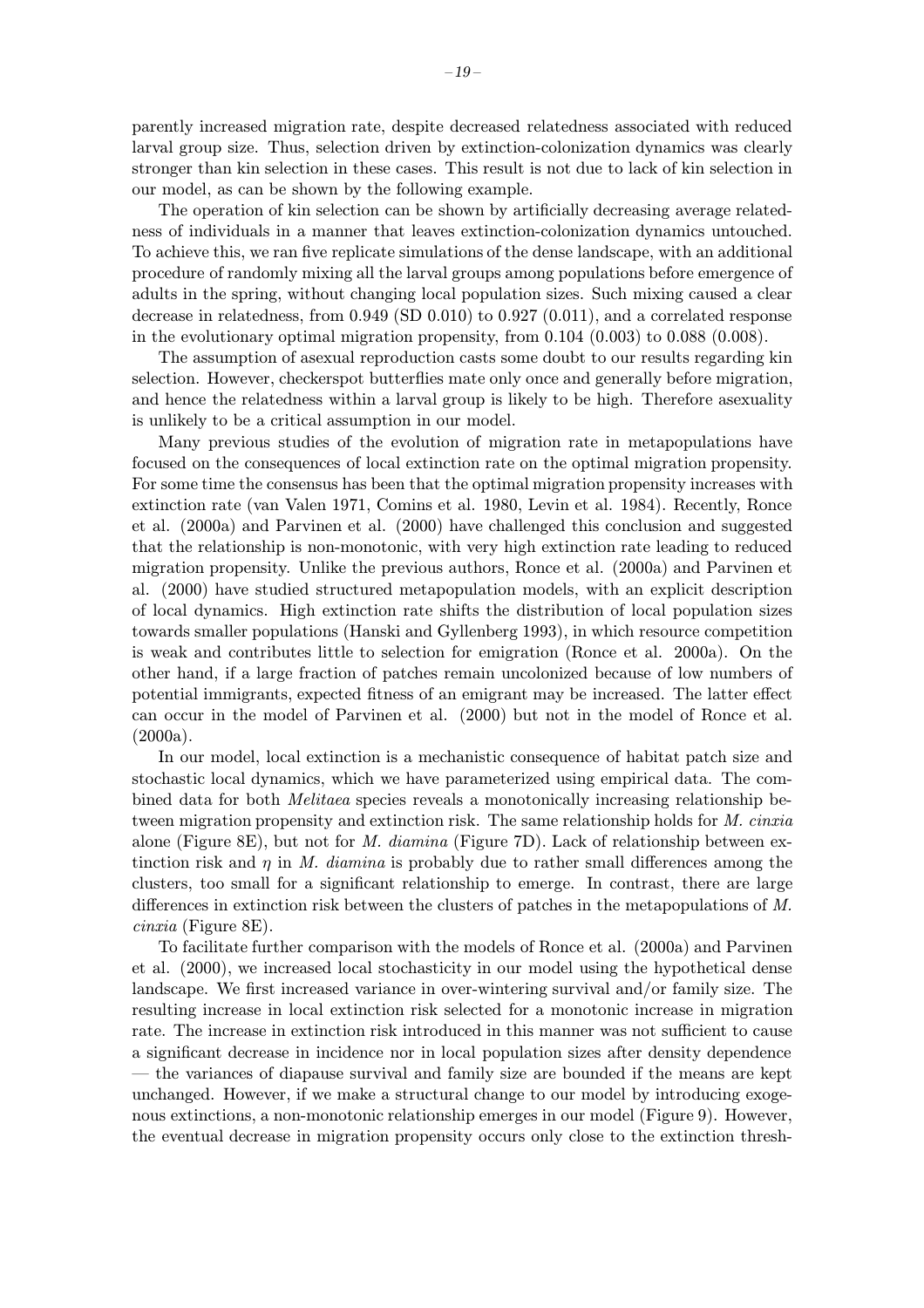

Figure 9: Influence of local catastrophes on the evolution of migration propensity. Catastrophes occur in summer after the migration period and destroy all the larvae in a habitat patch. Probability of catastrophe greater than  $\sim 0.6$  leads to metapopulation extinction. The results are mean values of ten (probability of catastrophe less than 0.4) or twenty replicates (otherwise) with standard deviations indicated by vertical bars. Other parameters as in Table 1.

old, when the annual probability of catastrophic extinction is very high, in the range 0.55–0.6. Frequent local catastrophes leave population densities in the occupied patches unsaturated, which favors decreased emigration despite the large fraction of empty patches available for colonization. This effect becomes more pronounced for smaller larval group sizes. Note that the predicted decrease in migration rate close to the extinction threshold is moderate, far from the dramatic decline in the model of Ronce et al. (2000a). We suggest that the strong negative relationship found by Ronce et al. (2000a) is due to questionable simplifying assumptions of their model.

One biologically interesting question in the context of the present model relates to the consequences of environmental change on migration rate. Several kinds of environmental changes can be considered with the present model, including a change in the number and areas of existing habitat patches, change in the quality of the patches (the carrying capacity,  $K$ ), and change in the quality of the matrix habitat. Decreasing patch areas increase extinction rate (as  $K$  decreases), whereas increasing patch isolation and reduced quality of the matrix habitat increase migration mortality. Note that our model assumes an ability to distinguish between habitable patches and the uninhabitable matrix habitat, in contrast to models of diffusive dispersal analyzed by Travis and Dytham (1998, 1999).

We find it helpful to consider selection on migration propensity at two levels, at the level of local populations and at the level of the entire metapopulation, where the entities are local populations (though one can also interpret all selection pressures at the individual level). At the local and individual levels, increased migration is selected for by resource and kin competition and by reduced migration mortality. At the metapopulation level, finite lifetime of local populations guarantees the presence of empty patches which can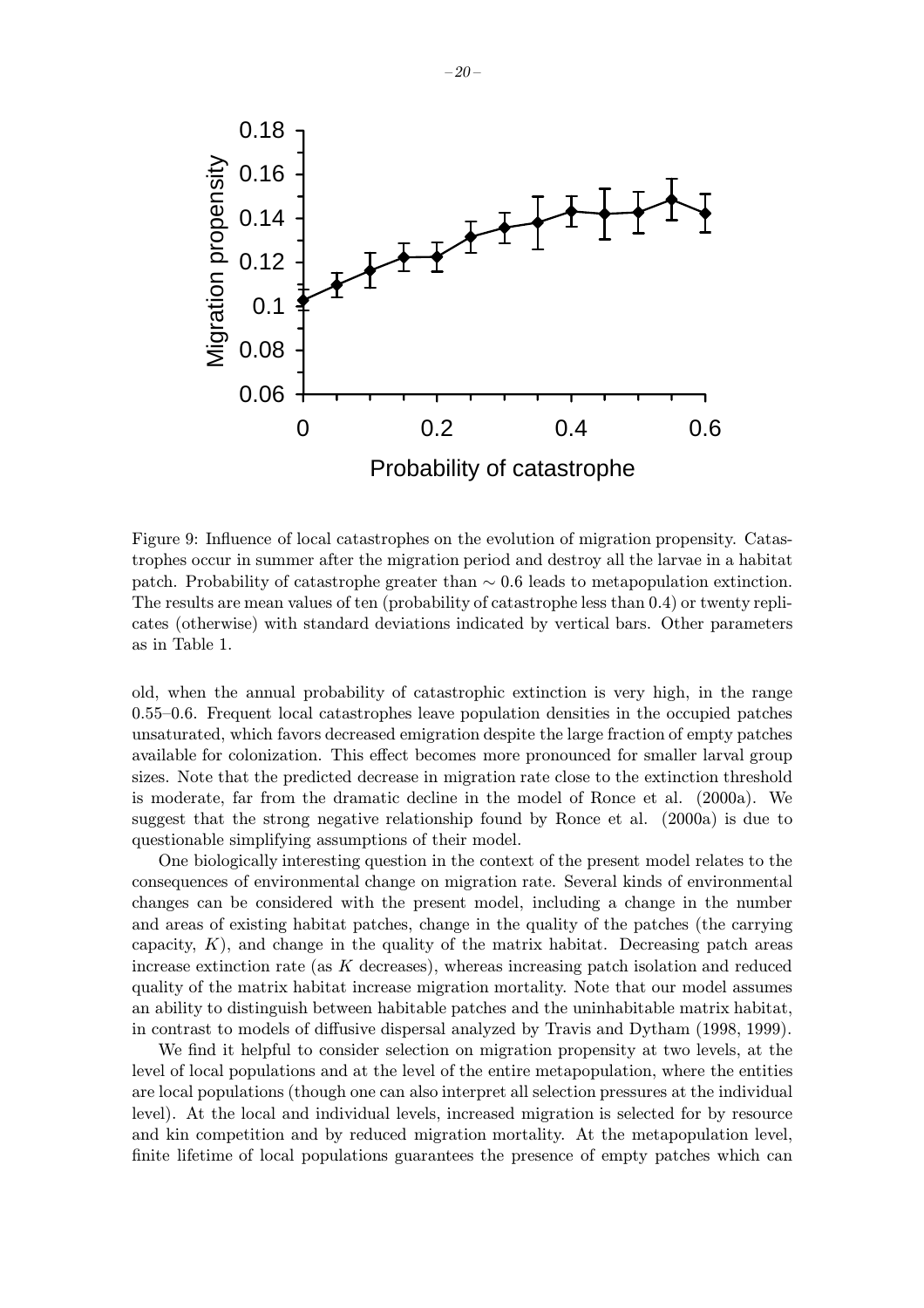only be colonized by migrating individuals. Selection for increased migration rate at the metapopulation level is limited by population turnover. The opposing selection pressures lead to a non-monotonic change in the optimal migration rate with environmental deterioration. Initially, when the metapopulation occupies most of the habitat, selection for reduced migration rate due to increasing migration mortality dominates, but eventually, when the landscape has deteriorated to a point where many patches remain empty, migration rate tends to increase. The non-monotonic change has been predicted previously by Comins et al. (1980). Gandon and Michalakis (1999) demonstrate a similar effect based on competition among kin in a spatially implicit model. Our analyses show that although kin competition is present in our model and influences the optimal migration rate, in quantitative terms selection due to spatio-temporal variation in fitness is the dominant process.

Our results demonstrate how, in principle, an evolutionary change in migration rate can rescue a metapopulation from extinction in a deteriorating landscape (Figure 6). Whether or not evolutionary rescue is really important depends on the rate of environmental change in relation to the adaptive potential in the species (Lynch and Lande 1993, Gomulkiewicz and Holt 1995). The adaptive potential depends on population size and on genetic variance in the adaptive trait. In our model, the landscape structure largely determines the spatially structured population size, while the genetic variance is a function of the mutation rate and the genetic architecture of the trait. Unfortunately, as the mutation rate and genetic architecture are unknown, we cannot quantitatively assess the potential for evolutionary rescue. Our results lend limited support to both viewpoints — that evolutionary rescue is, and is not, of practical significance.

The good news for evolutionary rescue include the observation that, according to the present model, considerable variation in migration propensity can be maintained in metapopulations due to weak phenotypic selection close to the evolutionary optimum (Figure 2). Furthermore, predictions for real butterfly metapopulations demonstrate considerable variation in the optimal migration propensity in different parts of single patch networks, further adding to the variance in the trait value at the metapopulation level and demonstrating the potential for evolution in response to habitat change. Travis and Dytham (1999), analyzing another individual-based simulation model, also found regional adaptation in the migration rate, though in their lattice model with nearest-neighbor migration, differentiation occurred just between marginal and central 'populations' living within a large expanse of suitable habitat (edge 'populations' suffering from migration mortality). Some empirical studies have claimed to have found evidence for regional adaptation in migration rate in response to landscape structure (Thomas et al. 1998), but the evidence is not very conclusive. Note that the present model can be used to make testable predictions about regional variation in migration rate in real landscapes (see Figures 7 and 8) and it may thereby play a useful role in further studies of regional adaptation in migration rate.

Turning to the bad news, the predictions summarized in Table 3 for various scenarios of change in a real landscape in which up to half of the pooled habitat was lost should temper our expectations about the potential significance of evolutionary rescue. In these examples, migration propensity indeed increased in the scenario with the greatest habitat loss, but the increase in optimal migration propensity was only moderate (from  $\eta = 0.104$ ) to 0.12) and, most importantly, the consequences for metapopulation size were minimal, with the fraction of occupied patches being 0.09–0.1 for the relevant range of migration propensities. Such a tiny difference is likely to be completely swamped by additional stochastic effects in real environments. This example suggests that evolutionary rescue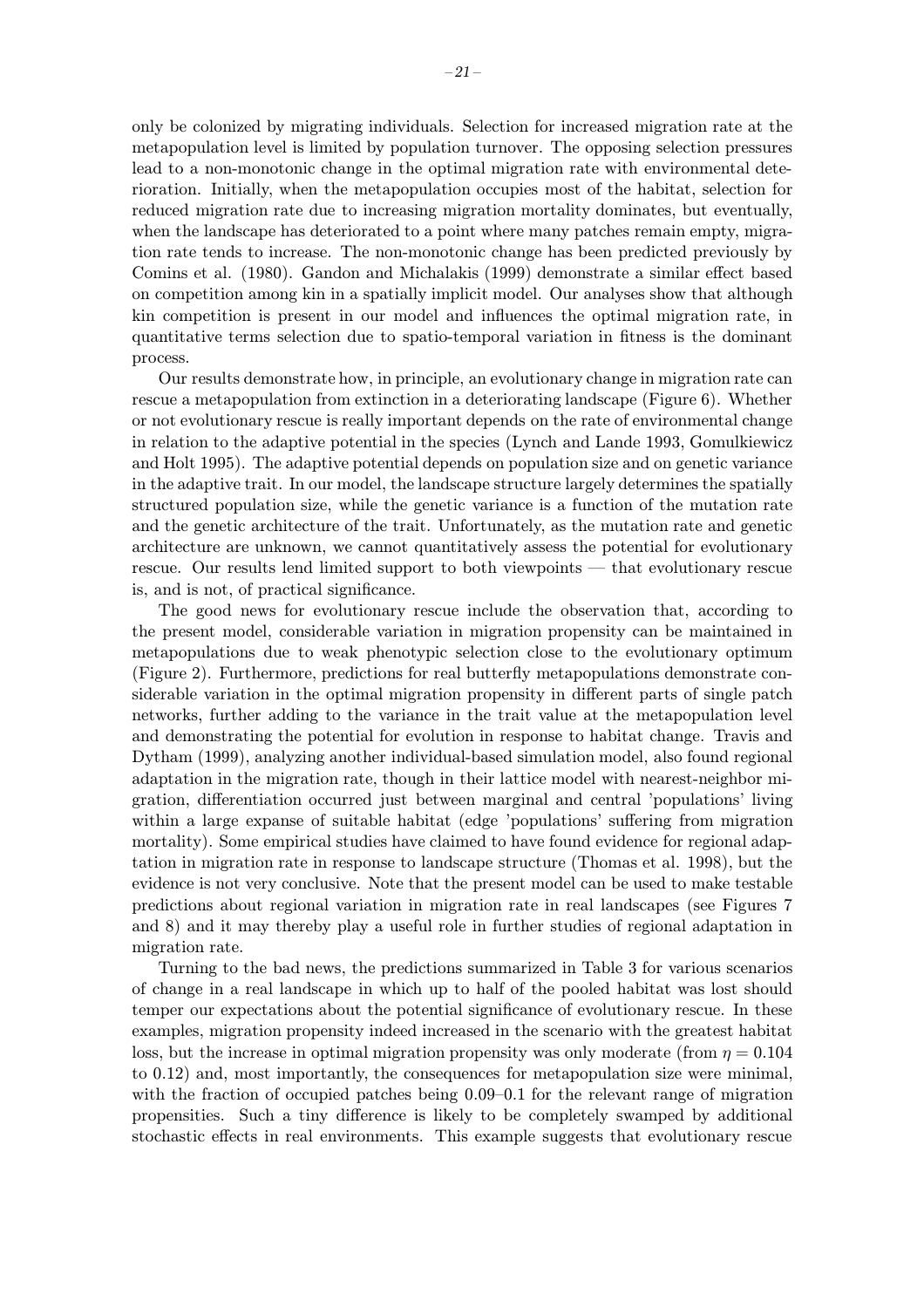may have significant metapopulation dynamic consequences only in special circumstances. It should also be remembered that evolutionary change can be detrimental for a population. This might happen if local selection gradient favors a decrease in migration rate to a low level which precludes long-term persistence, even though some higher migration rate would allow persistence. However, we have not observed this possibility in our model.

Our spatially realistic individual-based metapopulation model complements existing simpler and more general models in two respects. First, it yields predictions which are directly applicable to real metapopulations. Some of these predictions can be tested, whereas others provide insight to management and conservation of real metapopulations. Second, the present model helps evaluate the robustness of the predictions of simpler models, which necessarily make many unrealistic assumptions. It is encouraging that our results are consistent with the conclusions based on the earlier models, suggesting that many gross simplifications of analytical models do not matter that much. At the same time, we have been able to assess in quantitative terms the likely contribution of particular processes to the evolution of migration rate, such as kin competition. Our overall conclusion is that the dominant force driving the evolution of migration rate in the kind of metapopulations considered here is spatio-temporal variation in fitness due to stochastic population dynamics.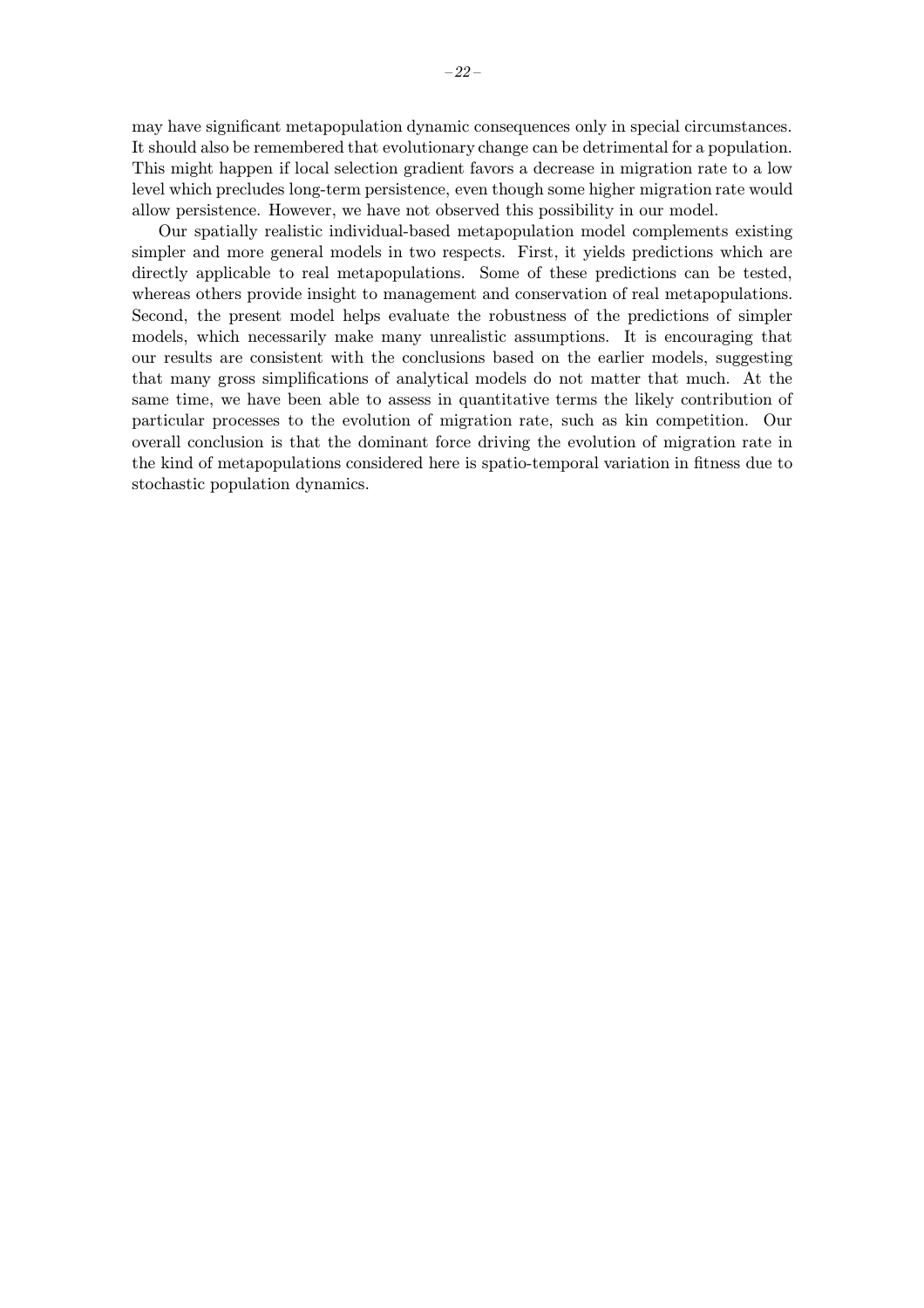### References

- Adler, F. R., and B. Nuernberger. 1994. Persistence in patchy irregular landscapes. Theoretical Population Biology, 45:41–75.
- Brown, E. S. 1951. The relation between migration rate and type of habitat in aquatic insects, with special reference to certain species of Corixidae. Proceedings of the Zoological Society of London, 121:539–545.
- Comins, H. N., W. D. Hamilton, and R. M. May. 1980. Evolutionarily stable dispersal strategies. Journal of Theoretical Biology, 82:205-230.
- Frank, S. A. 1986. Dispersal polymorphisms in subdivided populations. Journal of Theoretical Biology, 122:303-309.
- Gadgil, M. 1971. Dispersal: population consequences and evolution. *Ecology*, **52**:253-261.
- Gandon, S. 1999. Kin competition, the cost of inbreeding and the evolution of dispersal. Journal of Theoretical Biology, 200:345-364.
- Gandon, S., and Y. Michalakis. 1999. Evolutionarily stable dispersal rate in a metapopulation with extinctions and kin competition. Journal of Theoretical Biology, 199:275- 290.
- Gandon, S., and Y. Michalakis. 2000. The evolution of dispersal under the influence of different types of causes. In: J. Clobert, J. D. Nichols, E. Danchin and A. Dhont (eds.) The evolution of dispersal. Causes, consequences and mechanisms at the individual, population and community level. Oxford University Press, Oxford (in preparation).
- Gomulkiewicz, R., and R. D. Holt. 1995. When does evolution by natural selection prevent extinction? Evolution, 49:201-207.
- Hanski, I. 1994. A practical model of metapopulation dynamics. Journal of Animal Ecology, 63:151-162.
- Hanski, I. 1998. Metapopulation dynamics. Nature, 396:41-49.
- Hanski, I. 1999. Metapopulation ecology. Oxford University Press, Oxford.
- Hanski, I., and M. Gyllenberg. 1993. Two general metapopulation models and the coresatellite hypothesis. American Naturalist, 142:17-41.
- Hanski, I., and D. Y. Zhang. 1993. Migration, metapopulation dynamics and fugitive coexistence. Journal of Theoretical Biology, 163:491-504.
- Hanski, I., and O. Ovaskainen. 2000. The metapopulation capacity of a fragmented landscape. Nature, 404:755-758.
- Hanski, I., J. Alho, and A. Moilanen. 2000. Estimating the parameters of survival and migration of individuals in metapopulations. Ecology, 81:239-251.
- Hanski, I., A. Moilanen, T. Pakkala, and M. Kuussaari. 1996. The quantitative incidence function model and persistence of an endangered butterfly metapopulation. Conservation Biology, 10:578-590.
- Hesse, R., W. C. Allee, and K. P. Schmidt. 1951. Ecological animal geography. Chapman and Hall, New York.
- Johnson, M. L., and M. S. Gaines. 1990. Evolution of dispersal: Theoretical models and empirical tests using birds and mammals. Annual Reviews of Ecology and Systematics, 21:449-480.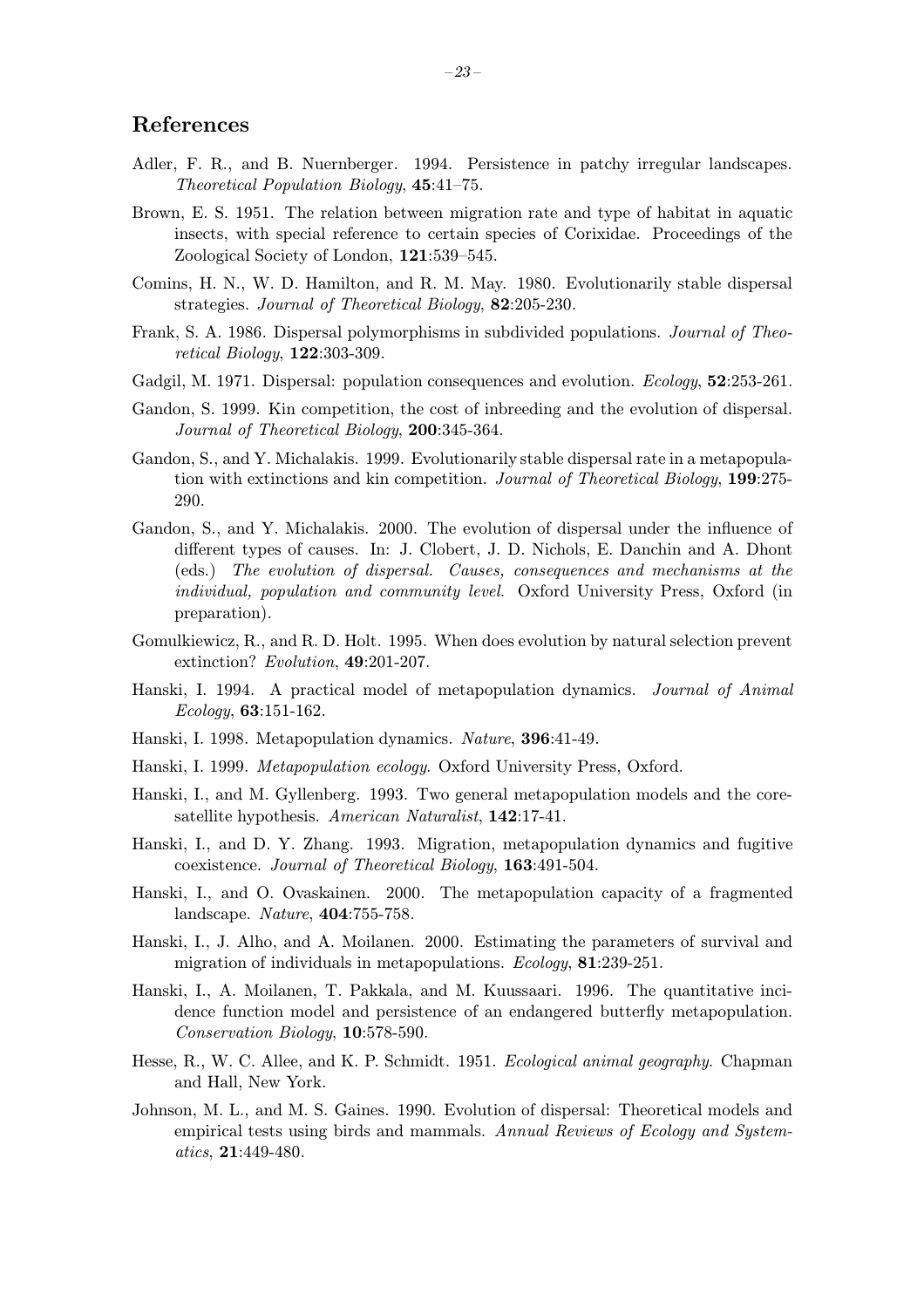- Kuussaari, M. 1998. Biology of the Glanville fritillary butterfly (Melitaea cinxia). Ph.D. Dissertation. University of Helsinki.
- Kuussaari, M., M. Nieminen, and I. Hanski. 1996. An experimental study of migration in the butterfly Melitaea cinxia. Journal of Animal Ecology, 65:791-801.
- Kuussaari, M., I. Saccheri, M. Camara, and I. Hanski. 1998. Allee effect and population dynamics in the Glanville fritillary butterfly. Oikos, 82:384-392.
- Lei, G., and I. Hanski. 1998. Spatial dynamics of two competing specialist parasitoids in a host metapopulation. Journal of Animal Ecology, 67:422-433.
- Leimar, O., and U. Norberg. 1997. Metapopulation extinction and genetic variation in dispersal-related traits. Oikos, 80:448-458.
- Levin, S. A., D. Cohen, and A. Hastings. 1984. Dispersal strategies in patchy environments. Theoretical Population Biology, 26:165–191.
- Lynch, M., and R. Lande. 1993. Evolution and extinction in response to environmental change. In: P. M. Kareiva, J. G. Kingsolver and R. B. Huey (eds.) Biotic interactions and global change, 234–250. Sinauer Associates, Sunderland, MA.
- McPeek, M. A., and R. D. Holt. 1992. The evolution of dispersal in spatially and temporally varying environments. American Naturalist, 140:1010–1027.
- Moilanen, A., A. T. Smith, and I. Hanski. 1998. Long-term dynamics in a metapopulation of the American Pika. American Naturalist, 152:530-542.
- Olivieri, I., and P.-H. Gouyon. 1997. Evolution of migration rate and other traits: the metapopulation effect. Pages 293-323 In: I. A. Hanski and M. E. Gilpin (eds.) Metapopulation biology. Ecology, genetics and evolution Academic Press, San Diego.
- Parvinen, K., U. Dieckmann, M. Gyllenberg, and J. A. J. Metz. 2000. Evolution of dispersal in metapopulations with local density dependence and demographic stochasticity. IR-00-035. IIASA, Laxenburg, Austria.
- Roff, D. A. 1990. The evolution of flightlessness in insects. Ecological Monographs, **60**:389-421.
- Roff, D. A. 1994. Habitat persistence and the evolution of wing dimorphism in insects. American Naturalist, 144:772–798.
- Ronce, O., F. Perret, and I. Olivieri. 2000a. Evolutionary stable dispersal rates do not always increase with local extinction rates. American Naturalist, 155:485–496.
- Ronce, O., J. Clobert, I. Olivieri, and E. Danchin. 2000b. The dispersal paradox: multiple mechanisms for multiple causes? In: J. Clobert, J. D. Nichols, E. Danchin and A. Dhont (eds.) The evolution of dispersal. Causes, consequences and mechanisms at the individual, population and community level. Oxford University Press, Oxford (in preparation).
- Saccheri, I., M. Kuussaari, M. Kankare, P. Vikman, W. Fortelius, and I. Hanski. 1998. Inbreeding and extinction in a butterfly metapopulation. Nature, 392:491-494.
- Southwood, T. R. E. 1962. Migration of terrestrial arthropods in relation to habitat. Biological Reviews of the Cambridge Philosophical Society, 37:171–214.
- Taylor, P. D. 1988. An inclusive fitness model for dispersal of offspring. Journal of Theoretical Biology, 130:363-378.
- ter Braak, C. F., I. A. Hanski, and J. Verboom. 1998. The incidence function approach to modeling of metapopulation dynamics. In: J. Bascompte and R. V. Solé (eds.) Modeling spatiotemporal dynamics in ecology, 167–188. Springer, New York.